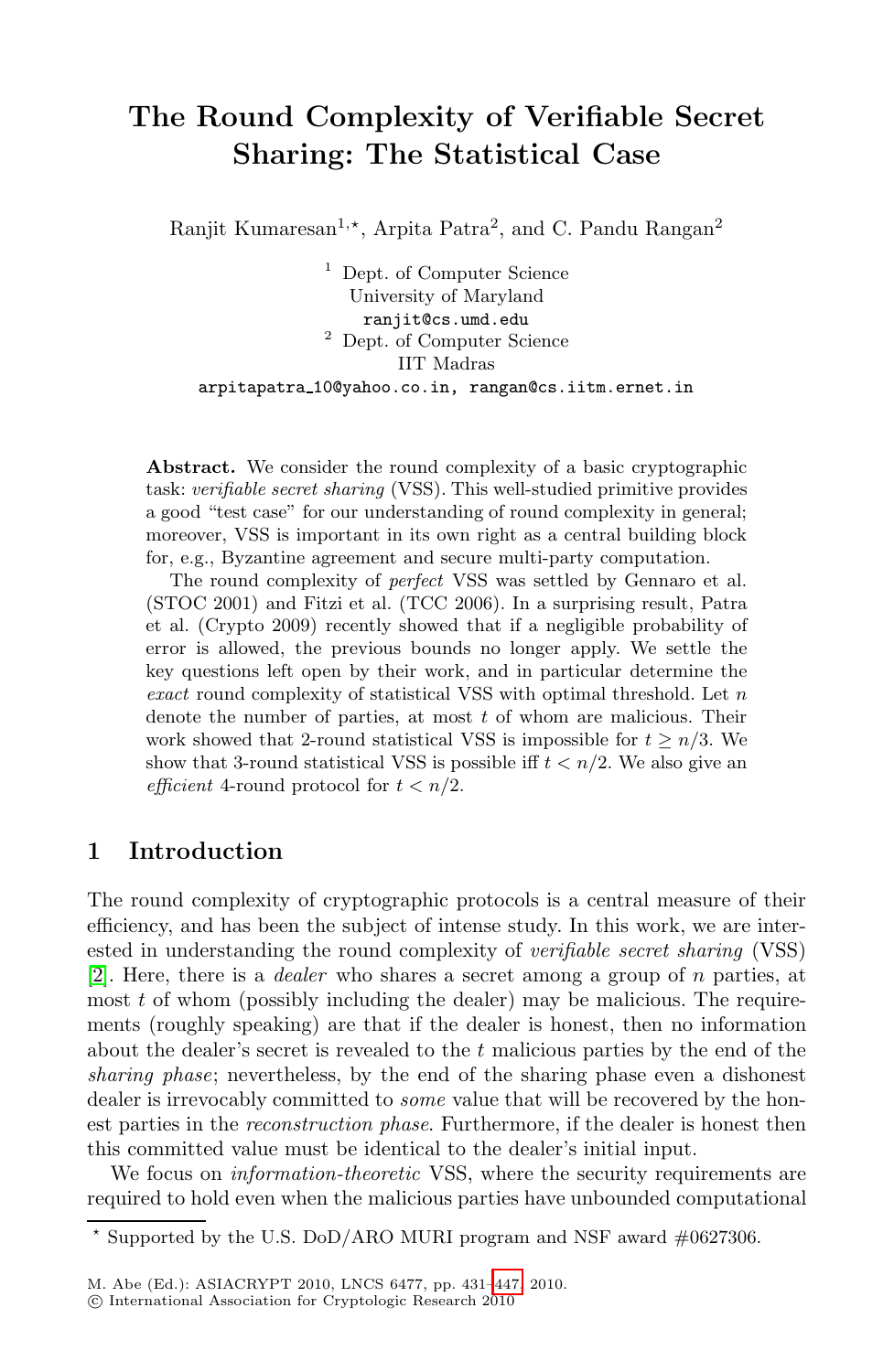power. Here, two different possibilities can be considered: either the security requirements hold *perfectly* (i.e., always[\),](#page-16-2) or the security requirements hold *statistically* but can possibly be violate[d w](#page-16-3)ith negligible probability. Assuming a broadcast channel, perfect VSS is possible if and only if  $t < n/3$  [1,4], while statistical VSS is possible up to threshold  $t < n/2$  [11].

The round complexity of perfect VSS has been extensively studied. For the case of optimal threshold (i.e.,  $t < n/3$ ), Gennaro et al. [6] showed that 3 rounds<sup>1</sup> are necessary and sufficient for perfect VSS, and gave an efficient 4-round protocol for the task. The 3-round VSS protocol by Gennaro et al. requires communication exponential in the number of players, but Fitzi et al. [5] later demonstrated that an *efficient* 3-round protocol is possible. Katz et al. [7] showed that perfect VSS could be achieved with optimal round complexity and, at the same time, optimal use of the broadcast channel.

The 3-round lower bound of Gennaro et al. was generally believed to apply also to the case of statistical VSS. It was therefore relatively surprising when Patra et al. [8] showed recently that *statistical* VSS could be realized in *two* rounds for  $t < n/3$ . The protocol of Patra et al. does not apply when  $n/3 \le t < n/2$ , and finding a minimal-round protocol for the optimal security threshold was left open by their work. On the other hand, the work of Patra et al. proves that 2-round statistical VSS is impossible for  $t \geq n/3$ , which obviously applies to our setting as well.

**Our results and organization of the paper.** In this work we resolve the round complexity of statistical VSS with optimal threshold  $t < n/2$ . We show that 3-round statistical VSS is possible for any  $t < n/2$ . We also give an efficient 4-round protocol for  $t < n/2$ .

# **2 Model and Definitions**

We consider the standard communication model where parties communicate in synchronous rounds using pairwise private and authenticated channels. We also assume a broadcast channel. (VSS is impossible for  $t \geq n/3$  unless broadcast is assumed.) A broadcast channel allows any party to send the same message to all other parties — and all parties to be assured they have received identical messages — in a single round.

When we say a protocol tolerates  $t$  malicious parties, we always mean that it is secure against an adversary who may *adaptively* corrupt up to t parties during an execution of the protocol and coordinate the actions of these parties as they deviate from the protocol in an arbitrary manner. Parties not corrupted by the adversary are called *honest*. We always assume a *rushing* adversary; i.e., in any round the malicious parties receive the messages (including the broadcast messages) sent by the honest parties before deciding on their own messages.

<sup>1</sup> Following the accepted convention, the round complexity of VSS refers to that of the sharing phase.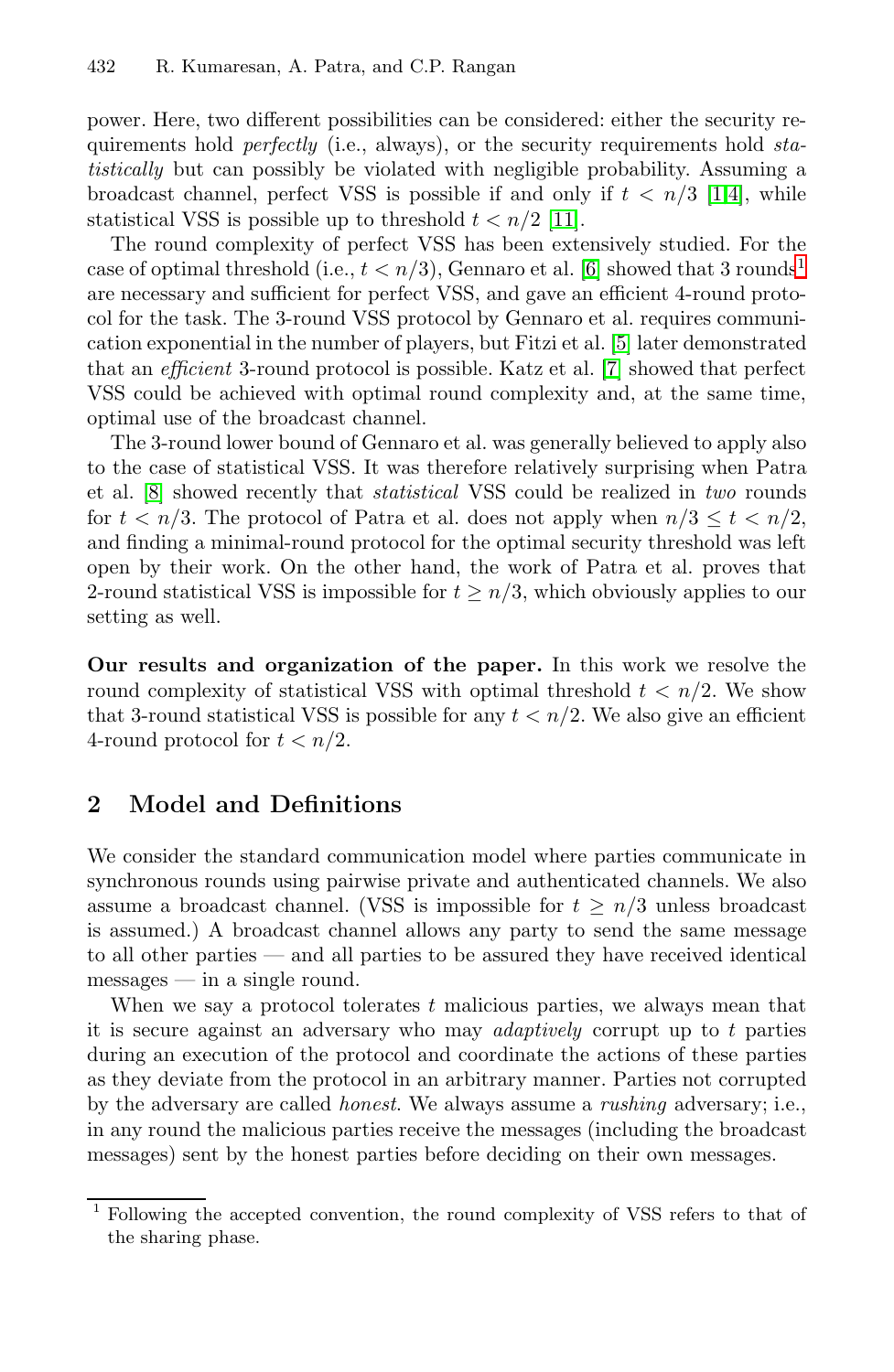In our protocol descriptions we assume without loss of generality that parties send properly formatted messages, as we may interpret an improper or missing message as some default message.

We let F denote a finite field and set  $\kappa = \log |\mathbb{F}|$ . We require the dealer's secret to lie in F. In the case of statistical VSS, we allow *error* with probability at most  $\varepsilon = 2^{-\Theta(\kappa)}$  and so  $\kappa$  can be treated as a security parameter. Note that the dealer's secret can be padded to lie in a larger field, if desired, to reduce the probability of error.

**Definition 1.** *A two-phase protocol for parties*  $P = \{P_1, \ldots, P_n\}$ *, where a distinguished dealer*  $D \in \mathcal{P}$  *holds initial input*  $s \in \mathbb{F}$ *, is a*  $(1 - \varepsilon)$ *-statistical VSS* protocol tolerating t malicious parties *if the following conditions hold for any adversary controlling at most* t *parties:*

- **Privacy:** *If the dealer is honest at the end of the first phase (the* sharing phase*), then at the end of this phase the joint view of the malicious parties is independent of the dealer's input* s*.*
- **Correctness/Commitment:** *Each honest party*  $P_i$  *outputs a value*  $s_i$  *at the end of the second phase (the* reconstruction phase*). Except with probability at most* ε*, the following hold:*
	- *1. At the end of the sharing phase, the joint view of the honest parties defines a value* s' such that  $s_i = s'$  for every honest  $P_i$ .
	- 2. If the dealer is honest throughout the execution, then  $s' = s$ .

**Remark:** Our definition of statistic[al V](#page-16-4)SS relaxes the *correctness/commitment* [req](#page-16-4)[uir](#page-16-5)ement, but not the *secrecy* requirement. This is the definition that has been considered previously in the literature, and is the definition that our protocols achieve.

# **3 A Multiple-Verifier Information Checking Protocol**

Our protocols rely on what is known as an *informati[on](#page-16-6) [ch](#page-16-7)ecking (sub)protocol* (ICP), a notion first introduced by Rabin and Ben-Or [11]. The traditional definition of an ICP  $[11,3]$  involves the dealer D, an intermediary INT, and a verifier  $\mathcal V$ . In an initial phase, the dealer gives a secret value  $s \in \mathbb F$  to INT and some verification information (that reveals nothing about s) to  $\mathcal V$ . Later, INT gives s to  $V$  along with a "proof" that s is indeed the value that INT received initially from D.

The basic definition of ICP involves only a *single* verifier; Patra et al. [10,9], extend this definition to allow every party in the network to act as a verifier. Defining ICP in this way (i.e., enabling multiple verifiers) will be helpful when we use it as a black box in our VSS protocols. Formally, an *information checking protocol* (ICP) consists of three stages Distr, AuthVal, and RevealVal:

 $-$  Distr(D, INT, s) is initiated by D, using as input some value s. The algorithm generates some *authentication information* (which includes s itself) that is given to INT, as well as some *verification information* that is given to each of the verifiers.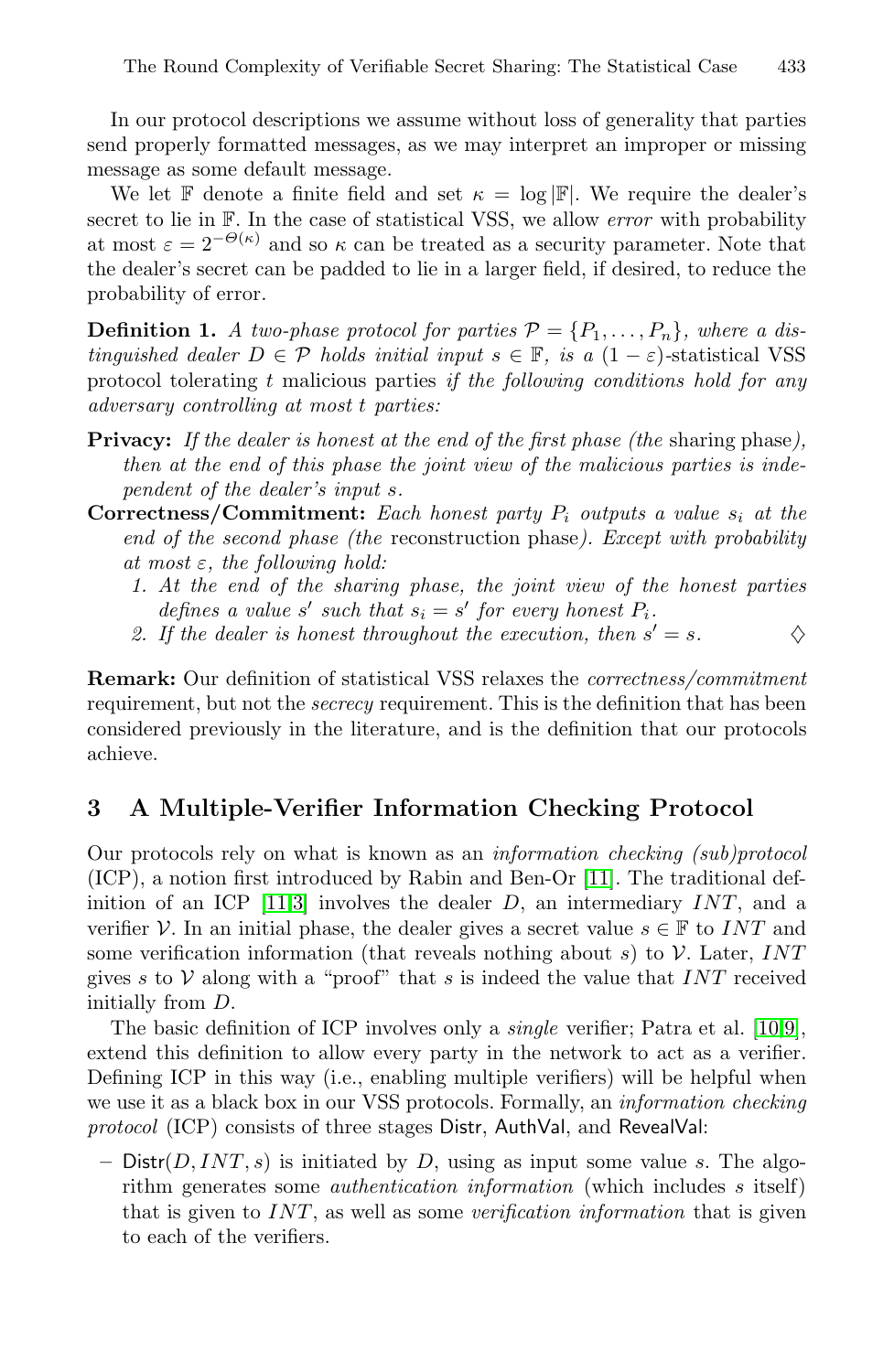- $-$  AuthVal( $D, INT, s$ ) is initiated by *INT* after receiving the authentication information from  $D$ . The information held by  $INT$  after this stage is called D's *IC-signature* and is denoted by *ICSIG(D, INT, s)*.
- $-$  RevealVal( $D, INT, s$ ) is a sub-protocol in which all messages are broadcast. Based on the broadcast messages, either  $ICSIG(D, INT, s)$  is accepted or rejected by all honest verifiers (with high probability).

We require ICP to satisfy the following properties:

- 1. **Correctness 1** : If D and INT are honest, then every honest verifier accepts  $ICSIG(D, INT, s)$  during RevealVal.
- 2. **Correctness 2** : If INT is honest then at the end of AuthVal, INT possesses an  $ICSIG(D, INT, s)$ , which will be accepted in RevealVal by each honest verifier, except with probability  $2^{-\Omega(\kappa)}$ .
- 3. **Correctness 3** : If D is honest then during RevealVal, with probability at least  $1 - 2^{-\Omega(\kappa)}$ ,  $ICSIG(D, INT, s)$  revealed as some  $s' \neq s$  by a corrupted INT will be rejected by *each* honest verifier.
- 4. **Secrecy:** If D and INT are honest, then till the end of AuthVal, the adversary has no information about  $s$ .

#### **3.1 An ICP Protocol**

Here we reproduce a simplified version of the ICP protocol (from Patra et al., [10,9]) tolerating  $t < n/2$  malicious [par](#page-3-0)ties, such that Distr requires one round and AuthVal and RevealVal require two rounds each. We omit the proofs due to space limitations.

 $\textbf{Distr}(D, INT, s)$ : **Round 1:**

- 1. D sends the following to INT:
	- (a) A random degree-t polynomial  $F(x)$  over F, with  $F(0) = s$ . Let INT receive  $F'(x)$  as the polynomial with  $F'(0) = s'.$ <sup>2</sup>
	- (b) A random degree-t polynomial  $R(x)$  over F. Let INT receive  $R(x)$  as a *t*-degree polynomial  $R'(x)$ .
- 2. D privately sends the following to each verifier  $P_i$ :
	- (a)  $(\alpha_i, v_i, r_i)$ , where  $\alpha_i \in \mathbb{F} \setminus \{0\}$  is random (all  $\alpha_i$ 's are distinct),  $v_i = F(\alpha_i)$ and  $r_i = R(\alpha_i)$ .

**AuthVal**(D, INT, s)**:**

<span id="page-3-0"></span>**Round 1:** INT chooses a random  $d \in \mathbb{F} \setminus \{0\}$  and broadcasts  $(d, B(x))$  where  $B(x) = dF'(x) + R'(x).$ 

**Round 2:** D checks  $dv_i + r_i \stackrel{?}{=} B(\alpha_i)$  for  $i = 1, \ldots, n$ . If D finds any inconsistency, he broadcasts  $s^D = s$ .

The polynomial  $F'(x)$  (when D does not broadcast  $s^D$  in round 2 of AuthVal) or  $s^D$  (broadcast by  $\overline{D}$  in round 2 of AuthVal) as held by *INT* is denoted by  $ICSIG(D, INT, s).$ 

<sup>&</sup>lt;sup>2</sup> If *INT* is honest, then  $F'(x) = F(x)$ .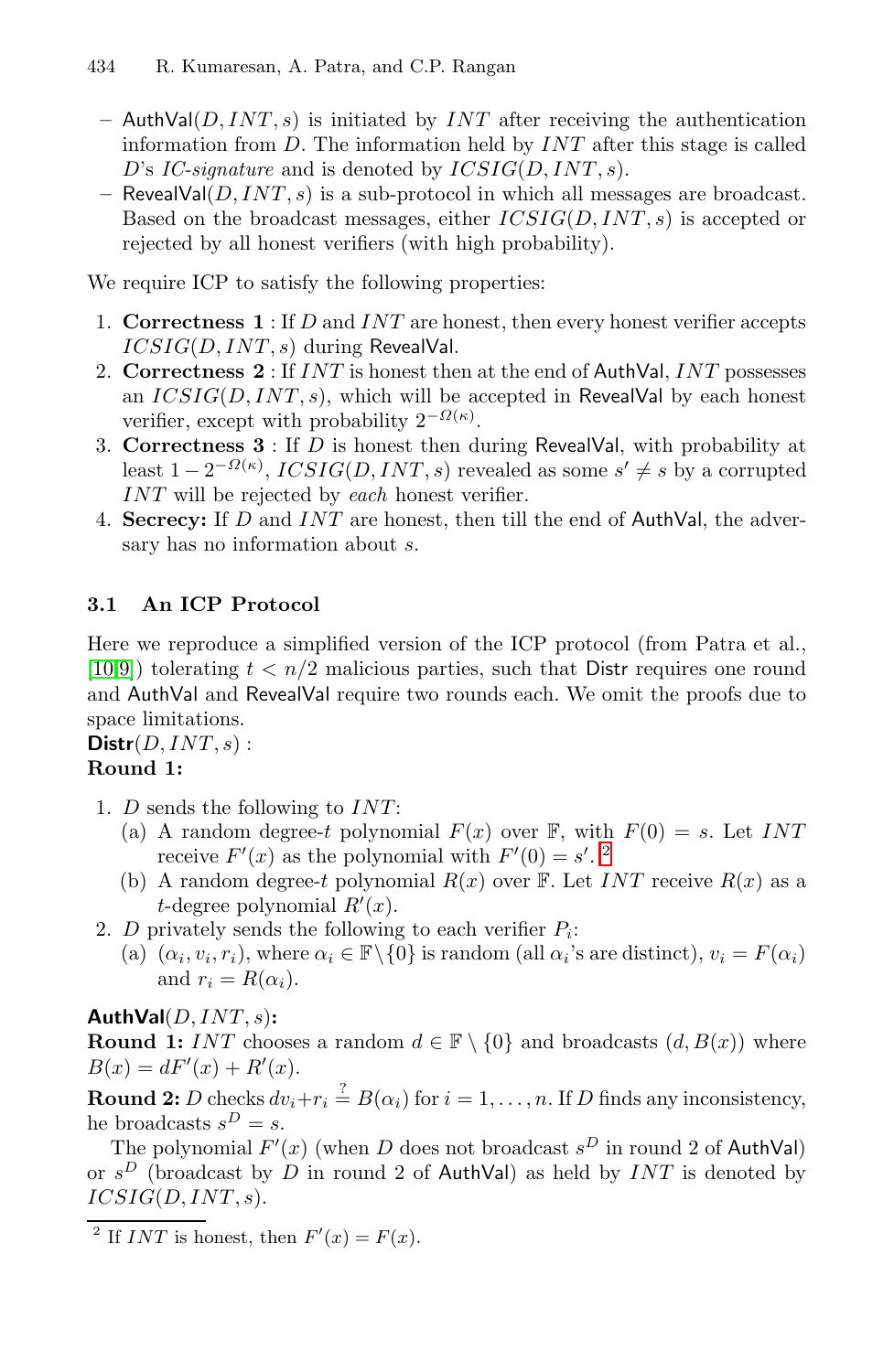The Round Complexity of Verifiable Secret Sharing: The Statistical Case 435

**RevealVal**(D, INT, s)**:**

**Round 1:** INT broadcasts ICSIG(D, INT, s) (i.e., he reveals D's secret contained in  $ICSIG(D, INT, s)$  as  $s' = s^D$  or as  $s' = F'(0)$ .

**Round 2:** Verifier  $P_i$  broadcasts Accept if one of the following conditions holds. (Otherwise,  $P_i$  broadcasts Reject.)

- 1.  $ICSIG(D, INT, s) = s'$ , and  $s' = s^D$ .
- 2.  $ICSIG(D, INT, s) = F'(x)$ , and one of the following holds.
	- 1. *C1*:  $v_i = F'(\alpha_i)$ ; OR
	- 2. *C2*:  $B(\alpha_i) \neq dv_i + r_i$  ( $B(x)$  was broadcasted by *INT* during AuthVal).

**Local Computation (By Every Verifier):** If at least  $t + 1$  verifiers have broadcasted Accept during round 2 of RevealVal then accept ICSIG(D, INT, s) and output s' or  $F'(0)$  (depending on whether  $ICSIG(D, INT, s)$  is s' or  $F'(x)$ ). Else reject  $ICSIG(D, INT, s)$ .

In our protocols, we use  $\text{AuthVal}^{(1)}$ ,  $\text{AuthVal}^{(2)}$  to denote the first round and second round of AuthVal respectively. Similarly RevealVal<sup>(1)</sup>, RevealVal<sup>(2)</sup> are used for RevealVal. By  $ICP_{sh}(X, Y, s)$ , we mean an execution  $Dist(X, Y, s)$  followed by  $\text{AuthVal}(X, Y, s)$ . In order to make the presentation clearer, we sometimes use  $ICP_{rec}(X, Y, s)$  in place of RevealVal $(X, Y, s)$ . Also, in an execution  $ICP_{sh}(X, Y, s)$ , we say that X *conflicts* with Y, if X had to broadcast correctional information in AuthVal<sup>(2)</sup>(X, Y, s). Lastly we say that " $(F(x), d, B(x))$  is *consistent* with  $(\alpha, v, r)$ " if at least one of the following holds:

1.  $F(\alpha) = v$ .

2.  $B(\alpha) \neq dv + r$ .

## **4 3-Round Statistical VSS with Optimal Resilience**

In this section, we present a 3-round statistical VSS protocol with optimal resilience. Although the complexity of the protocol is exponential in terms of the number of parties, the protocol proves optimality of the lower bound from [8]. We also show an efficient 4-round statistical VSS protocol in Section 5.

In our 3-round VSS protocol, the dealer additively shares the secret  $s$  into  $\binom{n-1}{t}$  shares. Loosely speaking, each of the  $\binom{n-1}{t}$  shares correspond to a t-sized subset in  $P - \{D\}$ . Then the dealer runs a "VSS-like" subprotocol to share  $s_m$ amongst the players in the t-sized subset  $S_m \subseteq \mathcal{P} - \{D\}$ . In the reconstruction phase, the shares corresponding to each subset are reconstructed first. These shares, in turn, are used to reconstruct the original secret s.

We begin by describing a subroutine that we call *U-*VSS.

## **4.1** *U-***VSS**

The goal of the *U-*VSS sub-routine, is to achieve VSS-like functionality for a subset U (with  $|U| = t$ ) of the player set P. In particular, we want correctness and commitment property to hold as in the definition of VSS. However, the privacy requirement needs to met only when all players in  $U \cup \{D\}$  are honest.

Informally, the 3 rounds of the U-VSS protocol can be described as follows: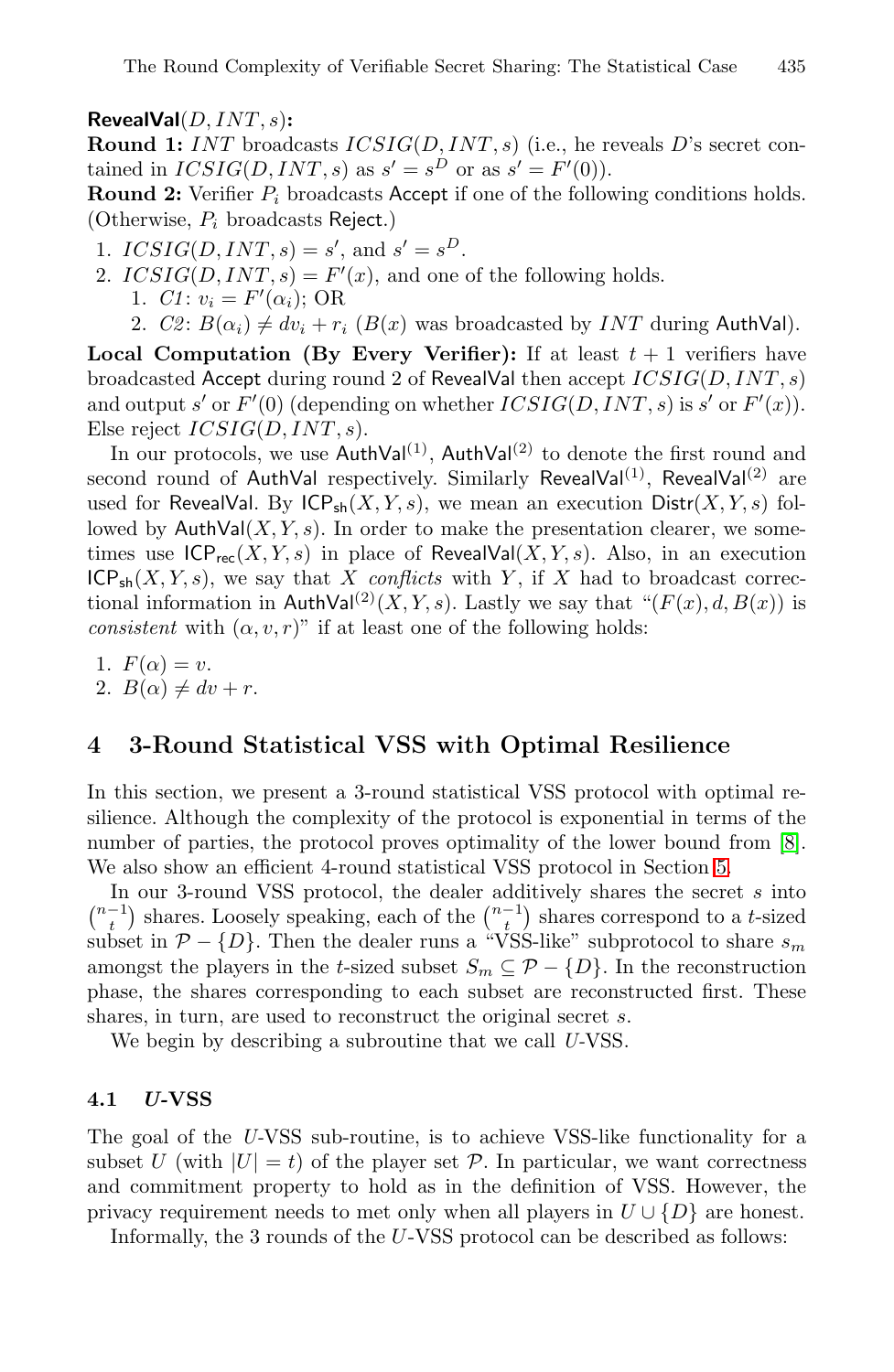- In Round 1,  $D$  sends the secret s to all players in  $U$ . Players in  $U$  exchange random pads with each other.
- In Round 2, each player in U authenticates his share (via AuthVal). In addition he also broadcasts the secret masked with random pads received from other players in  $U$ . Players in  $U$  also authenticate random pads received from each other.
- In Round 3, D resolves conflicting broadcasts (if necessary, by broadcasting s to all players). Players finish authenticating their shares with D and their random pads with one another.

<span id="page-5-1"></span><span id="page-5-0"></span>Unfortunately the U-VSS protocol described above does not guarantee commitment as such because players in  $U$  might (pretend to) have conflicts over random pads, thereby having an option to reveal different random pads in the reconstruction phase. To see this, consider the case when  $n = 5$  and  $t = 2$ . Without loss of generality, let  $U = \{P_2, P_3\}$ . In round 3,  $P_2$  might (or pretend to) be unhappy (i.e., the AuthVal<sup>(2)</sup> check fails) with  $P_3$ 's authentication of random pad  $r_{23}$  (sent by  $P_2$  to  $P_3$ ). This would result in  $P_2$  broadcasting  $F^{(2)}(x)$  and  $r_{23}$ . Similarly  $P_3$ might (or pretend to) be unhappy with  $P_2$  over  $r_{32}$ . Note that other players have no information about  $r_{23}$  and  $r_{32}$ . In this case, players in  $\mathcal{P}$  − (U  $\cup$  {D}) cannot distinguish (by the end of the sharing phase) between the following 3 cases:

- <span id="page-5-2"></span>1. ( $D$  and  $P_2$  are dishonest.)  $P_2$  broadcasted incorrect authentication information for  $r_{32}$  (thereby making  $P_3$  unhappy over  $r_{32}$ ) and pretends to be unhappy [ove](#page-5-0)r  $P_3$ ['s](#page-5-1) broadcast related to  $r_{23}$ .
- 2.  $(D \text{ and } P_3 \text{ are dishonest.})$   $P_3$  broadcasted incorrect authentication information for  $r_{23}$  (thereby making  $P_2$  unhappy over  $r_{23}$ ) and pretends to be unhappy over  $P_2$ 's broadcast related to  $r_{32}$ .
- 3.  $(P_2 \text{ and } P_3 \text{ are dishonest.})$  Both pretend to be unhappy over each other's broadcast related to random pads  $r_{23}$  and  $r_{32}$ .

Note that in Case  $(3)$ , an honest D cannot detect any foul play by end of the  $2^{nd}$  round. <sup>3</sup> If we are in Cases (1) or (2), then we have dishonest majority in  $U \cup \{D\}$ . Thus a dishonest D could take sides with either  $P_2$ 's reveal or with  $P_3$ 's reveal in the reconstruction phase. Depending on which player he supports, different secrets could be reconstructed. Note that the players in  $\mathcal{P}$  − (U  $\cup$  {D}) *may* not be able to tell whether  $P_2$  or  $P_3$  is honest and whose version of the secret they need to out[pu](#page-5-2)t.

However, in executions where there are no unresolved mutual conflicts, U-VSS does achieve the desired VSS properties. Looking back at the  $n = 5, t = 2$  case, we motivate our definition of *mutual conflict* in the general case:

**Definition 2.** *A* mutual conflict *is said to exist in an execution of U-VSS if*

*1. Some*  $P_i$  *broadcasted*  $r_{ij}$ ,  $F^{(i)}(x)$  *for some*  $P_j$ ; and

<sup>&</sup>lt;sup>3</sup> If we allowed one more round, then Case (3) can be resolved in the following way. When any player broadcasts a "correction" value on a random pad, *D* will broadcast the secret *s* in the fourth round. With this modification, commitment can be achieved easily.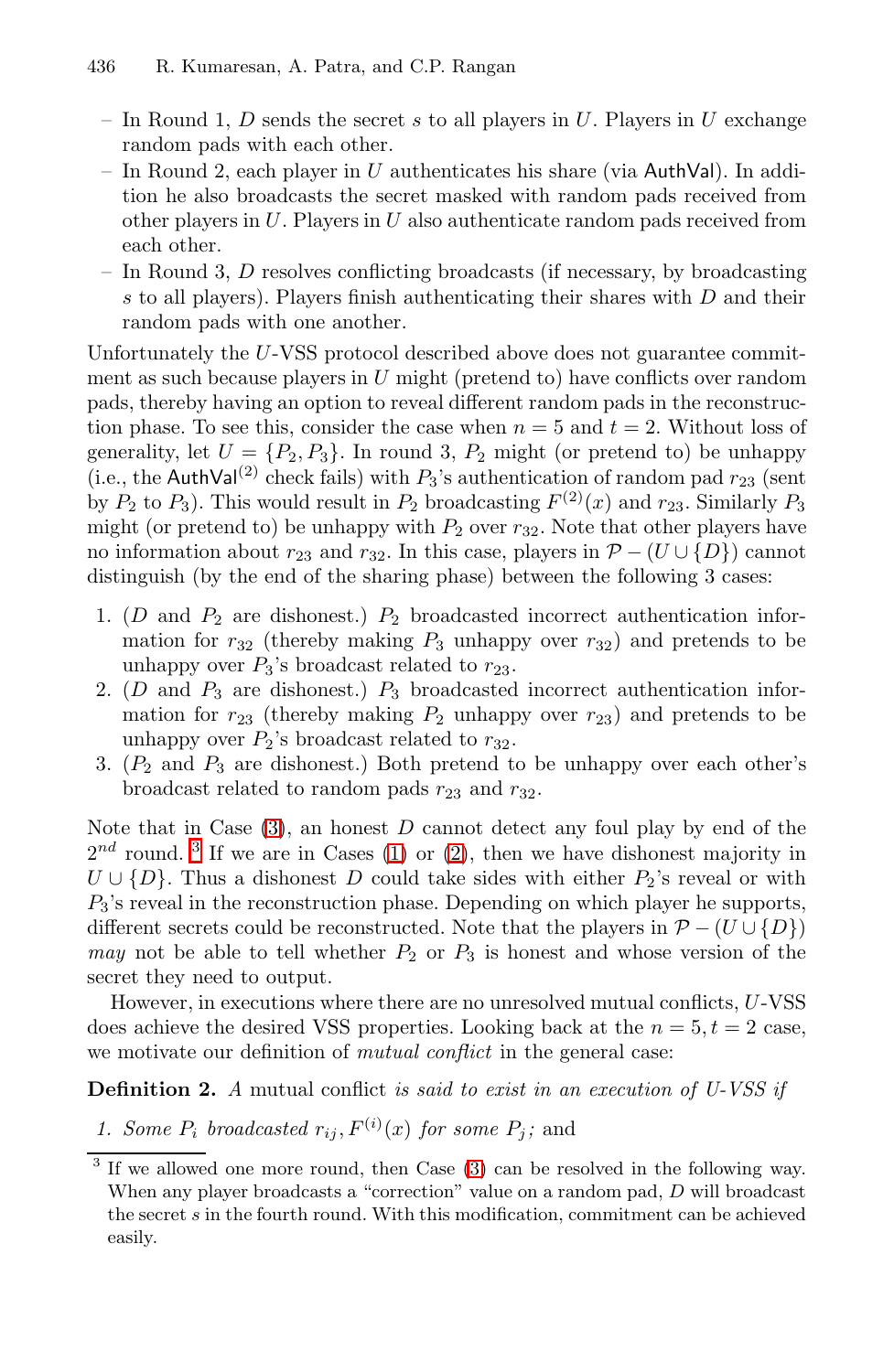- 2.  $P_i$  also broadcasted  $r_{ii}$ ,  $F^{(j)}(x)$ ; and
- 3. D *did not broadcast* s *in round 3 of the sharing phase.*  $\diamondsuit$

To begin with, we want our *U-*VSS protocol to satisfy the following weak property: If there is no *mutual conflict* in an execution of *U-*VSS, then:

- **–** If all players in U ∪ {D} are honest, then no information about s is revealed to players in  $\mathcal{P}$  − (U ∪ {D}) at the end of the sharing phase.
- **–** If D is honest, then D is not discarded in the sharing phase. Also, if there is no mutual conflict then the value shared by  $D$  is reconstructed with high probability.
- $-$  There exists a value s', such that D is committed to s' at the end of the sharing phase. This  $s'$  is reconstructed in the reconstruction phase.

### **4.2 A Protocol for** *U-***VSS**

We present a protocol for U-VSS protocol which satisfies the above requirements. **Inputs:** Let  $\mathcal{P} = \{P_1, \ldots, P_n\}$  denote the set of players and let  $D = P_1$  be the dealer with input s. Let  $U \subset \mathcal{P}$  be the target subset with  $|U| = t$ .

# **Sharing Phase:**

# **Round 1:**

- 1. Execute  $\mathsf{ICP}_{\mathsf{sh}}(D, P_i, s)$ . for every party  $P_i$  in the subset U. Let  $P_i$  receive s from D as  $s^{(i)}$ . Denote the polynomials used in  $\text{Distr}(D, P_i, s)$  by  $F^{(i)}(x)$ ,  $R^{(i)}(x)$  (both are random t-degree polynomials with  $F^{(i)}(0) = s^{(i)}$ ).
- 2. For each pair  $(P_i, P_j)$  from subset U, party  $P_i$  picks a random value  $r_{ij}$  and executes  $ICP_{sh}(P_i, P_j, r_{ij})$  for every  $P_j \in U \cup \{D\}$ . Let  $P_j$  receive  $r_{ij}$  from  $P_i$  as  $r'_{ij}$ .

**Round 2:** Each  $P_i \in U \cup \{D\}$  broadcasts  $a_{ij} := s^{(i)} + r_{ij}$  and  $b_{ij} := s^{(i)} + r'_{ji}$ for every  $P_j \in U \cup \{D\}.$ **Round 3:**

# 1. If for some  $P_i, P_j \in U \cup \{D\}, a_{ij} \neq b_{ji}$  or  $a_{ji} \neq b_{ij}$ , then D broadcasts s.

2. If  $P_i$  conflicts with  $P_j$ , then he broadcasts  $r_{ij}$ ,  $F^{(i)}(x)$ .

**Local Computation:** D is **discarded** if for some  $P_i, P_j \in U \cup \{D\}, a_{ij} \neq b_{ji}$ or  $a_{ii} \neq b_{ij}$ , and D did not broadcast s.

**Reconstruction Phase:** If D broadcasted s in round 3 of the sharing phase, then each player  $P_i$  sets  $s^{(i)} := s$  and outputs s and terminates.

If there is a *mutual conflict* then each player (in  $P$ ) outputs  $\perp$  and the reconstruction phase terminates. Else,

- 1. Each  $P_i \in U$  executes  $\mathsf{ICP}_{\mathsf{rec}}(D, P_i, s)$  and each  $P_j \in U \cup \{D\}$  executes  $ICP_{rec}(P_i, P_j, r_{ij}).$
- 2. D broadcasts the secret s.

**Local Computation:** Construct GOOD in the following way: For  $P_i \in U$ , include  $P_i$  in GOOD if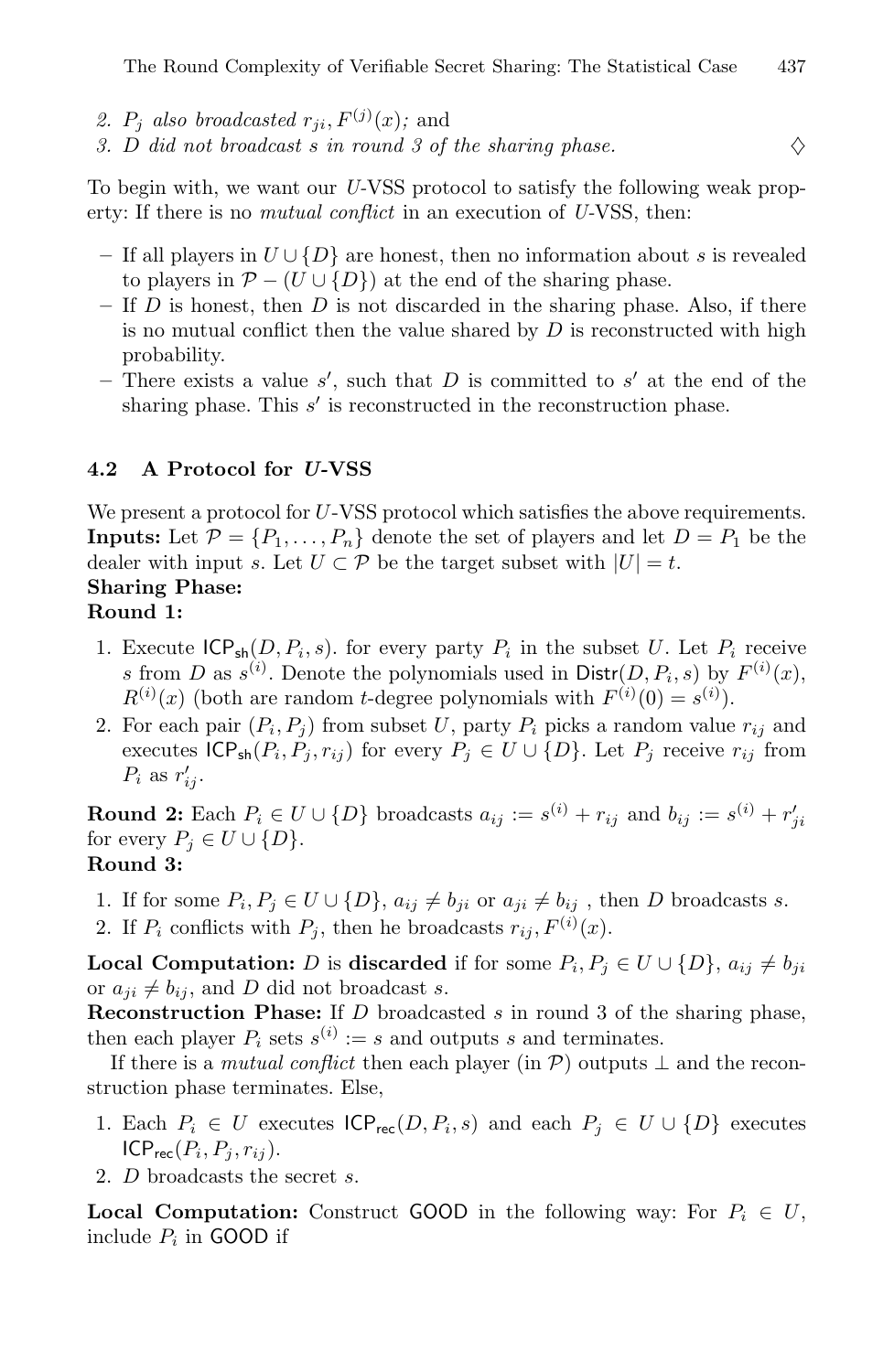- 1.  $P_i$  is successful in revealing  $s^{(i)}$ .
- 2. For each  $P_i$  that did not conflict with  $P_i$ ,  $P_i$  is successful in revealing  $r'_{ii}$ .
- 3. For every  $r'_{ii}$  revealed by  $P_i$  in the previous step,  $a_{ji} = s^{(i)} + r'_{ji}$  holds.
- 4. If  $r'_{ij}$  was successfully revealed by any  $P_j$ ,  $a_{ij} = s^{(i)} + r'_{ij}$  holds.

Compute  $s'$  as follows:

- 1. If GOOD is empty, then  $s' := s$ , where s is D's broadcast in Step 2.
- 2. Else pick any  $P_i \in \text{GOOD}$  and assign  $s' := s^{(i)}$ .

<span id="page-7-2"></span><span id="page-7-0"></span>Output s .

#### **4.3 Proofs**

We show that the *U-*VSS protocol presented above satisfies the necessary requirements through a series of claims.

The following claim is proved by means of a standard argument. We omit the proof due to space limitations.

*Claim 1.* If all players in  $U \cup \{D\}$  are honest, then no information about s is revealed to players in  $\mathcal{P}$  − (U ∪ {D}) at the end of the sharing phase.

It is easy to see that an honest  $D$  is never discarded in the sharing phase.

*Claim 2.* If there is no mutual conflict then the value shared by honest D, say s, is reconstructed with high probability.

*Proof.* Since only the values held by  $P_i \in$  GOOD are reconstructed, we need to argue that a dishonest  $P_i$  is contained in GOOD only if he reveals  $s^{(i)} = s$ . This is easily shown since when D is honest, by **Correctness 3**, every successful reveal is equal to s.

<span id="page-7-1"></span>*Claim 3.* If D is not discarded, then for all honest  $P_i$ ,  $s^{(i)} = s'$  for some s'.

<span id="page-7-3"></span>*Proof.* Assume that honest players  $P_i, P_j \in U$  received shares  $s^{(i)}, s^{(j)}$ , with  $s^{(i)} \neq s^{(j)}$ . Then in round 2,  $a_{ij}$  is not equal to  $b_{ji}$ . Therefore, D has to broadcast s, otherwise he is discarded. Consequently every  $P_i$  sets  $s^{(i)} := s'$  (see Local Computation).

The following claim can be easily v[er](#page-7-0)ified.

*Claim 4.* If D is not discarded, and does not broadcast s in the sharing phase, then with high probability, all honest players in  $U$  are contained in GOOD.

*Claim 5.* If there is no mutual conflict, then there exists a value  $s'$  such that  $D$ is committed to  $s'$  at the end of the sharing phase. This s' is reconstructed in the reconstruction phase.

*Proof.* When D is honest, the claim follows from Claim 2. Assume D is dishonest. If  $D$  is discarded in the sharing phase, then the claim trivially holds. In the following, we assume that D is not discarded. Since D is dishonest and  $U \cup \{D\}$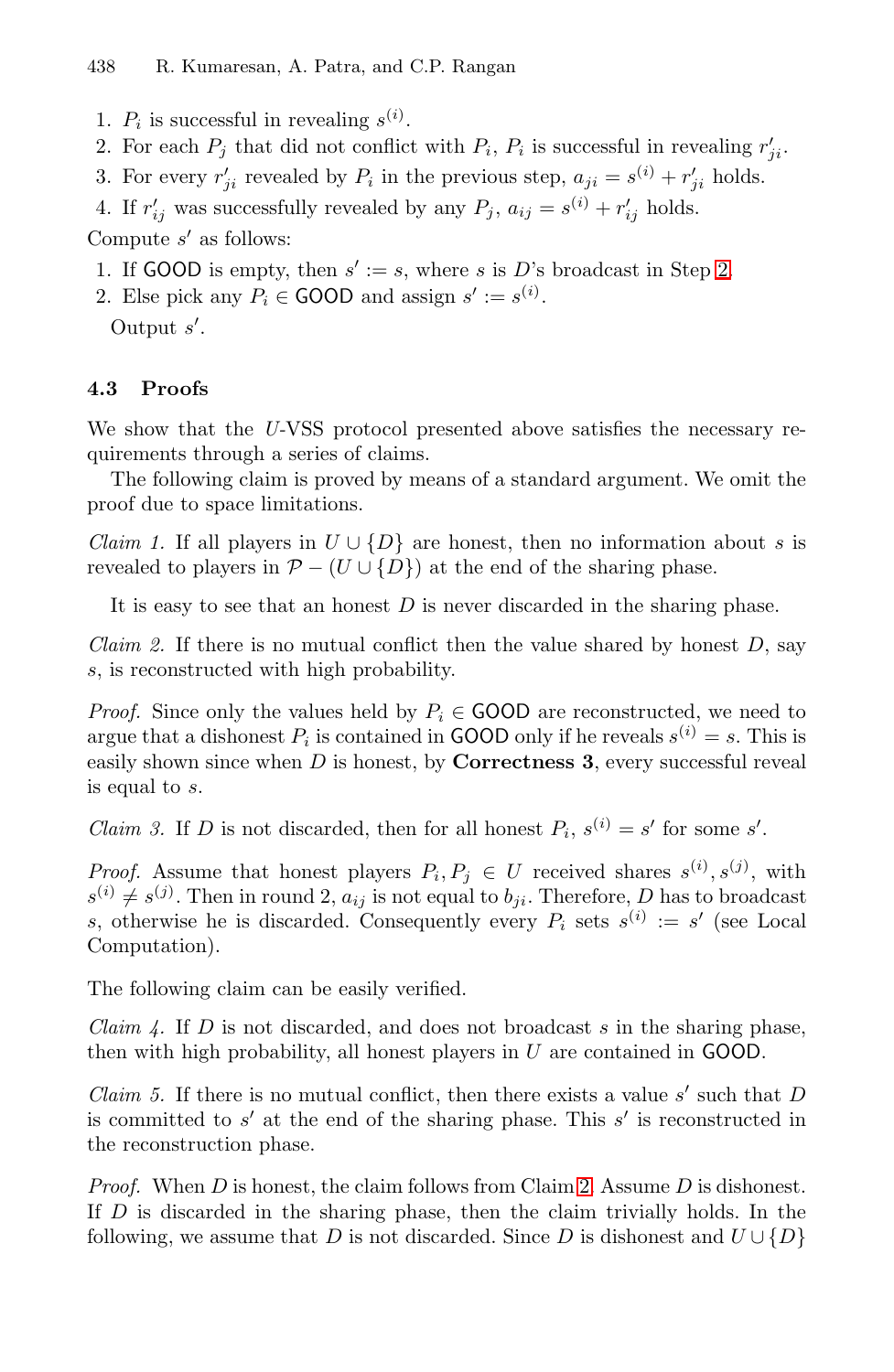contains  $(t + 1)$  players, there exists an honest  $P_j \in U$ . From Claim 3, we have that all honest players received the same share  $s' = s^{(j)}(P_j)$ 's share) from D. We now show that if there is no *mutual conflict*, then s' is reconstructed.

The idea is to show that any  $P_i \in U$  is contained in GOOD only if he reveals  $s^{(i)}$ as s . This would prove the claim, since all honest players are already contained in GOOD (follows from Claim 4).

For the sake of reaching a contradiction, assume that  $P_i \in U$  successfully reveals  $s^{(i)} \neq s'$ . We consider two cases:

*Case 1:*  $P_j$  did not conflict with  $P_i$ .

By **Correctness 3**, with high probability,  $P_i$  can successfully reveal  $r'_{ii}$  only as  $r_{ji}$ . Since  $P_j$  used  $r_{ji}$  to compute  $a_{ji}$ , it holds that  $a_{ji} \neq s^{(i)} + r'_{ji}$  for  $s^{(i)} \neq s'$ . Hence in this case,  $P_i$  will not be included in GOOD.

*Case 2:*  $P_i$  did not conflict with  $P_i$ .

By **Correctness 2**, with very high probability, it holds that  $P_i$  successfully revealed  $r'_{ij}$  that he received. Since D is not discarded,  $a_{ij} = b_{ji} = s' + r'_{ij}$ . Observe that the condition " $a_{ij} = s^{(i)} + r'_{ij}$ " will not be satisfied for  $s^{(i)} \neq s'$ . Hence in this case,  $P_i$  will not be included in GOOD.

The cases discussed above are sufficient since there are no *mutually conflicting* parties in U, i.e., we do not have to consider the case when both  $P_i$  and  $P_j$ broadcast the random pads which they had used.

### **4.4 Building Statistical VSS for** *t < n/***2 from** *U-***VSS**

In the previous section we saw how U-VSS gives us the desired VSS properties when there is no *mutual conflict*. In this section, we'll develop techniques to cope up [wit](#page-5-2)h executions in which there is *mutual conflict*. Let's first look at the  $n = 5, t = 2$  case. There's a small trick that we can use to achieve commitment: First observe that a *mutual conflict* arises when at least 2 parties in  $U \cup \{D\}$ are corrupted. Since  $U = \{P_2, P_3\}$  and  $t = 2$ , all players in  $\mathcal{P} - (U \cup \{D\})$  are honest. (For higher  $n$ , this is not the case, and hence the difficulty is amplified.) Since conflicting  $P_2, P_3$  would have revealed their polynomials  $F^{(2)}(x), F^{(3)}(x)$ (with  $F^{(2)}(0) \neq F^{(3)}(0)$ ) respectively, the reveals for the set U is fixed. Since  $P_4$  and  $P_5$  are honest, the "check points" are also fixed! The key observation is that for an honest  $D$  (Case (3)), dishonest  $P_2, P_3$  will not be able to guess the honest "check points" correctly. If D is honest then at least one of the revealed polynomials is not *consistent* with any of the honest "check points" except with negligible probability. So one of  $P_2, P_3$ 's reveal will not be Accepted.

For general  $t, n$ , when we encounter a *mutual conflict* in an U-VSS execution, all players in  $\mathcal{P}$  − (U ∪ {D}) are not necessarily honest. So instead of assigning a "check point" to each player, we assign a "check point" to each t-sized subset via an U-VSS protocol. In addition, to avoid the problems caused by *mutual conflicts*, only those *U-*VSS executions in which is no *mutual conflict* are used to generate the verification points in the reconstruction phase. The reason behind using *U-*VSS to share the "check points" is that now checking for Consistency is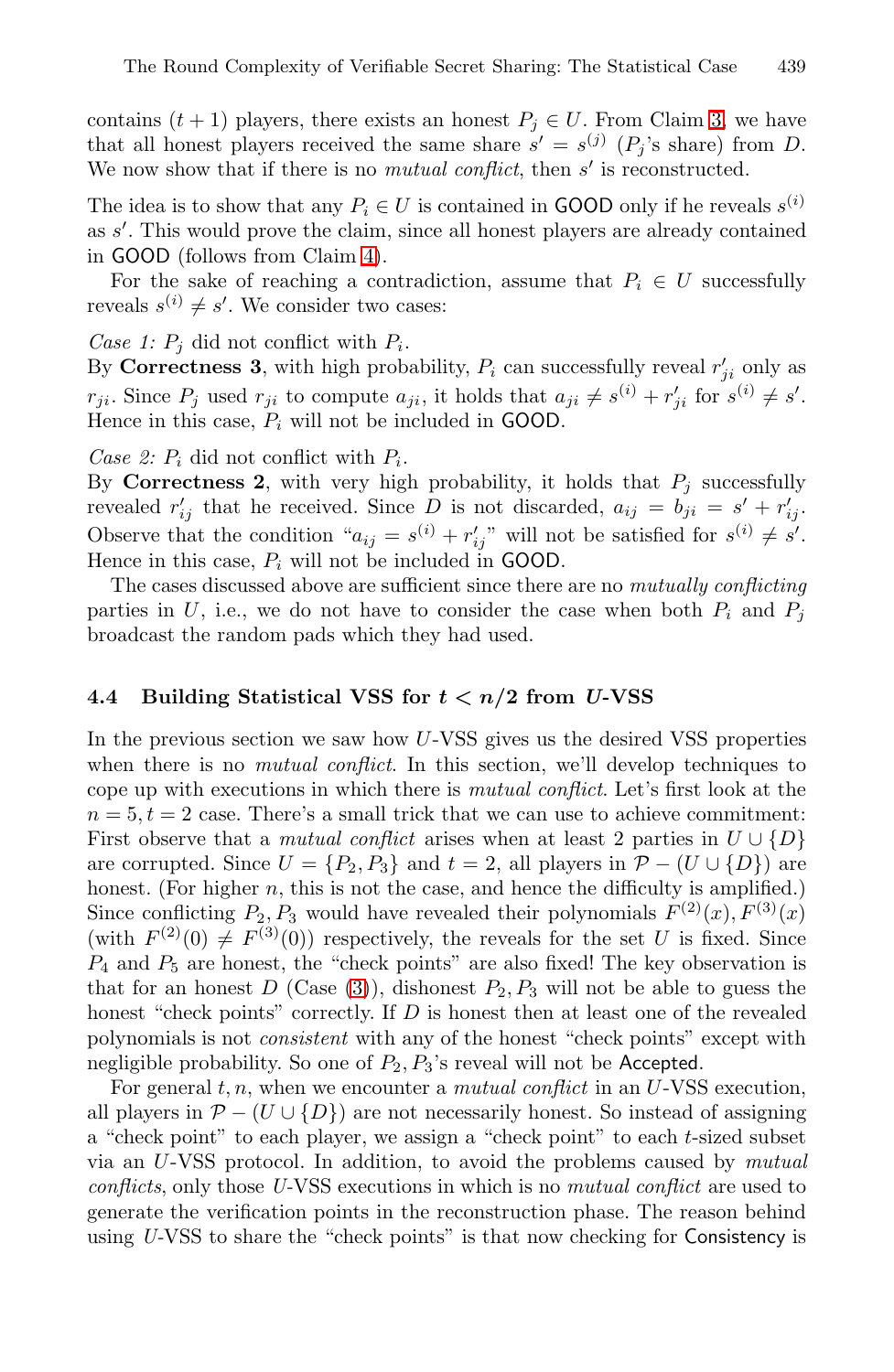made public (i.e., dishonest players can no longer arbitrarily broadcast Accept or Reject to force a favorable outcome). *U-*VSS executions with no *mutual conflict*, guarantee agreement over the revealed check points. This results in an agreement over which of the revealed polynomials are actually *consistent*. There might be two conflicting polynomials both of which satisfy all the check points. However at the end of the sharing phase, the outcome of the check for Consistency is fixed! If two conflicting polynomials do pass the Consistency test, then  $\perp$  is reconstructed. Note that this does not violate the commitment property of VSS since whether ⊥ is reconstructed is fixed at the end of the sharing phase. (We assume that  $\perp$ represents a default element in F). Also, dishonest players could possibly reveal incorrect polynomials in the reconstruction phase. We prove that our statistical VSS protocol is robust against such adversarial behavior.

#### **4.5 A 3-Round Protocol for VSS**

**Inputs:** Let  $\mathcal{P} = \{P_1, \ldots, P_n\}$  denote the set of players and let  $D = P_1$  be the dealer with input s. Let  $T \stackrel{\text{def}}{=} 2^t - 1$ .

**Sharing Phase:** D additively shares s into  $s_1, \ldots, s_K$  where  $s_1, \ldots, s_K$  are random subject to  $s = s_1 + s_2 + \ldots + s_K$ . The following *U*-VSS executions are run in parallel.

- 1. Iterate over all *t*-sized subsets  $S_m$ : Execute *U*-VSS $(D, S_m, s_m)$ .
- 2. For each player subset  $S_k$  of size t, D picks "check points"  $(\alpha_k^{(m,i)}, v_k^{(m,i)})$  $F_m(\alpha_k^{(m,i)}), r_k^{(m,i)} = R_{m,i}(\alpha_k^{(m,i)}))$  and sends it to  $S_k$  (to check for the polynomials revealed by each  $P_i \in S_m$ ). Execute *U*-VSS $(D, S_k, (\alpha_k^{(m,i)}, v_k^{(m,i)}, r_k^{(m,i)}))$ for all  $P_i \in S_m$ , and for every t-sized subset  $S_m$ .

**Local Computation:** D is **discarded** if at least one of the following hold:

- 1. *D* is discarded in some execution of  $U\text{-VSS}(D, S_k, (\alpha_k^{(m,i)}, v_k^{(m,i)}, r_k^{(m,i)})).$
- 2. *D* is discarded in some execution of  $U\text{-VSS}(D, S_m, s_m)$ .

**Reconstruction Phase:** Let  $\mathcal{B} \stackrel{\text{def}}{=} \{S_m \mid D \text{ broadcasted } s_m\}$ . Let

$$
\mathcal{A}_{m,i} \stackrel{\text{def}}{=} \{ S_k \mid \text{There are no mutual conflicts in an execution of} \}
$$

$$
U\text{-VSS}(D, S_k, (\alpha_k^{(m,i)}, v_k^{(m,i)}, r_k^{(m,i)})) \}
$$

Reconstruction phase consists of the following 2 rounds:

**Round 1:** Iterate over all  $S_m$ , and every  $P_i \in S_m$ : Execute reconstruction phase of  $U\text{-VSS}(D, S_m, s_m)$ , and  $U\text{-VSS}(D, S_k, (\alpha_k^{(m,i)}, v_k^{(m,i)}, r_k^{(m,i)}))$  (for each  $S_k \in \mathcal{A}_{m,i}$ ).

**Round 2:** Reveals started in round 1 are completed in this round. Also D broadcasts  $s_m$  for each  $S_m$ .

## **Local Computation:** Let

$$
\mathcal{C}_m \stackrel{\text{def}}{=} \{ F_m^{(i)}(x) \mid P_i \in S_m \text{ broadcasted } F_m^{(i)}(x) \text{ and mutually conflicted} \}
$$
  
with some  $P_j \in S_m$  in the sharing phase}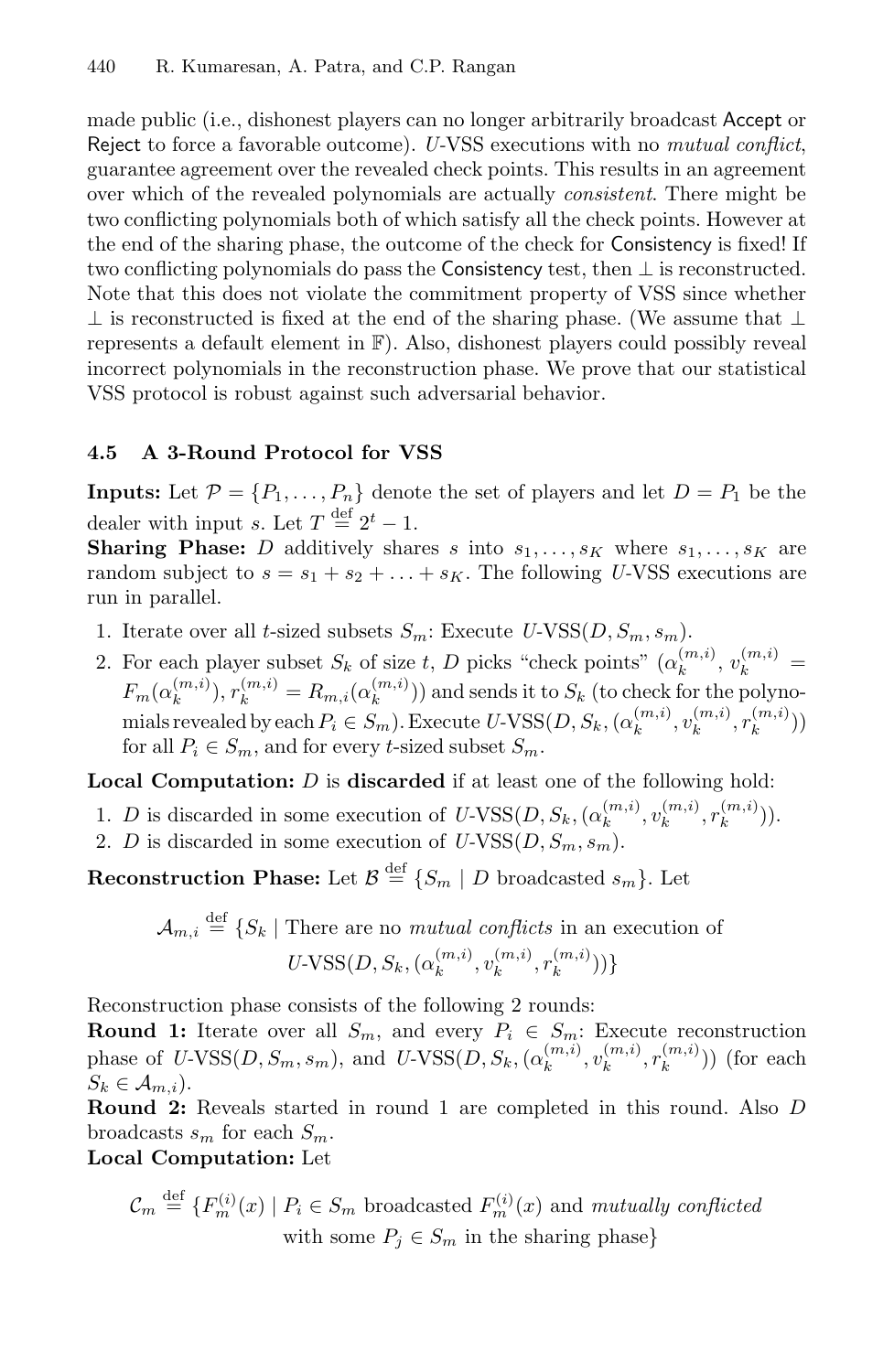All players reconstruct  $\perp$  if for any  $S_m$ :

- 1. There is a player  $P_i \in S_m$  with  $F_m^{(i)}(x) \in \mathcal{C}_m$  and  $(F_m^{(i)}(x), d_m^{(i)}, B_m^{(i)}(x))$ *consistent* with  $(\alpha_k^{(m,i)}, v_k^{(m,i)}, r_k^{(m,i)})$ , for all  $S_k \in \mathcal{A}_{m,i}$ ; AND
- 2. There is a player  $P_j \neq P_i$ )  $\in S_m$  with  $F_m^{(j)}(x) \in \mathcal{C}_m$ ,  $F_m^{(i)}(0) \neq F_m^{(j)}(0)$ and  $(F_m^{(j)}(x), d_m^{(j)}, B_m^{(j)}(x))$  *consistent* with  $(\alpha_k^{(m,j)}, v_k^{(m,j)}, r_k^{(m,j)})$  for all  $S_k \in$  $\mathcal{A}_{m,j}$ .

If  $\perp$  is not reconstructed, then for each  $S_m \notin \mathcal{B}$  construct  $\text{GOOD}_m$  in the following way: Include  $P_i \in S_m$  in GOOD<sub>m</sub> if

- 1.  $P_i$  is contained in GOOD corresponding to the execution  $U\text{-VSS}(D, S_m, s_m)$ .
- 2.  $(F_m^{(i)}(x), d_m^{(i)}, B_m^{(i)}(x))$  is *consistent* with  $(\alpha_k^{(m,i)}, v_k^{(m,i)}, r_k^{(m,i)})$  for all  $S_k \in$  $\mathcal{A}_{m,i}$  (where  $F_m^{(i)}(x), d_m^{(i)}, B_m^{(i)}(x)$  are internal variables in  $\text{ICP}_{\text{sh}}(D, P_i, s_m)$ corresponding to  $U\text{-VSS}(D, S_m, s_m)$  with  $P_i \in S_m$ ). Let  $s_m^{(i)} = F_m^{(i)}(0)$ .

Compute  $s'_m$  (which is D's commitment to  $S_m$ ) as follows:

- 1. For  $S_m \in \mathcal{B}$ , set  $s'_m$  to be the one broadcasted by D during round 3 of the sharing phase.
- <span id="page-10-1"></span>2. For  $S_m \notin \mathcal{B}$ , pick any  $P_i \in \text{GOOD}_m$  and set  $s'_m = s_m^{(i)}$ . If  $\text{GOOD}_m$  is empty, then  $s'_m = s_m$ , where  $s_m$  is D's broadcast in round 2 of reconstruction phase. Reconstruct D's secret as  $s' = \sum_{m=1}^{K} s'_m$ .

# <span id="page-10-0"></span>**4.6 Proof of Correctness for 3-Round-VSS**

We now prove that 3-Round-VSS satisfies all the properties required of a statistical VSS protocol. Let  $T \stackrel{\text{def}}{=} 2^t - 1$ .

The following lemma is proved by means of a standard argument. We omit the proof due to space limitations.

**Lemma 1.** *(Secrecy) Protocol 3-round-VSS satisfies perfect secrecy.*

**Lemma 2.** *(Correctness)* Protocol 3-Round-VSS satisfies  $(1 - \varepsilon)$ -correctness *property.*

*Proof.* It is easy to see that an honest D is never discarded in the sharing phase. We now show that with high probability,  $\perp$  is not reconstructed whenever D is honest.

The only possibility of ⊥ getting reconstructed is when there exist two *mutually conflicting* players  $P_i, P_j \in S_m$  (with  $S_m \notin \mathcal{B}$  $S_m \notin \mathcal{B}$  $S_m \notin \mathcal{B}$ ) such that  $(F_m^{(i)}(x), d_m^{(i)}, B_m^{(i)}(x)),$  $(F_m^{(j)}(x), d_m^{(j)}, B_m^{(j)}(x))$  are *consistent* with  $(\alpha_k^{(m,i)}, v_k^{(m,i)}, r_k^{(m,i)}), (\alpha_l^{(m,j)}, v_l^{(m,j)},$  $r_l^{(m,j)}$  (respectively) for all  $S_k \in \mathcal{A}_{m,i}$  and  $S_l \in \mathcal{A}_{m,j}$ . Since D is honest, at least one of  $P_i$ ,  $P_j$  has to be dishonest (otherwise they wouldn't conflict on random pads and broadcast their polynomials).

The key point is that there is at least one set, say  $S_l(\neq S_m)$  which contains only honest players. Since all the players are honest, there is no *mutually conflicting* pair in  $S_l$ . As a result,  $S_l \in A_{m,i} \cap A_{m,j}$ . By Claim 1, no information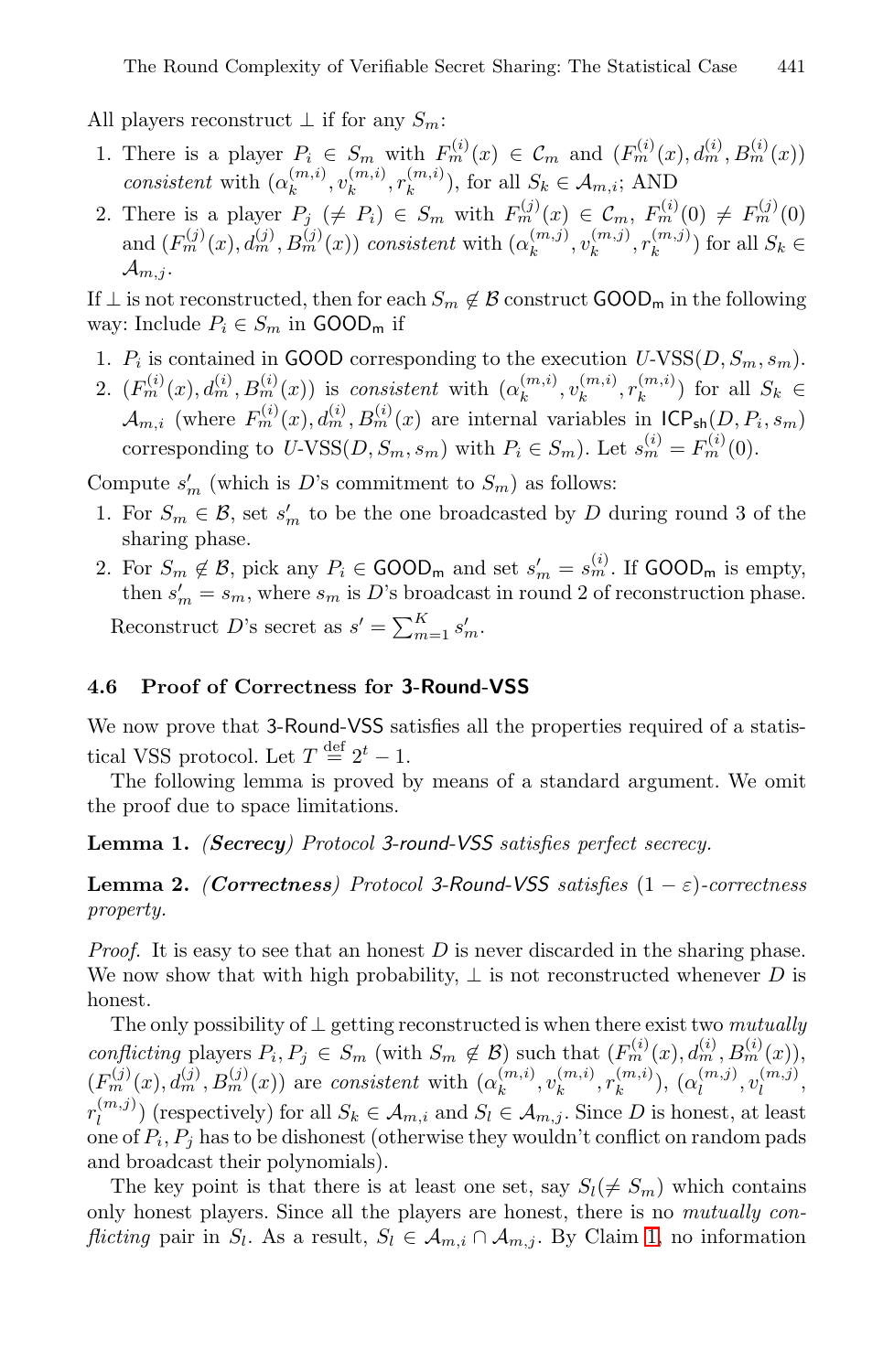is revealed about  $(\alpha_l^{(m,i)}, v_l^{(m,i)}, r_l^{(m,i)}), (\alpha_l^{(m,j)}, v_l^{(m,j)}, r_l^{(m,j)})$ . Also the correct values  $(\alpha_l^{(m,i)}, v_l^{(m,i)}, r_l^{(m,i)})$ ,  $(\alpha_l^{(m,j)}, v_l^{(m,j)}, r_l^{(m,j)})$ , as shared by D, are revealed in the reconstruction phase of the corresponding *U-*VSS protocols (follows from Claim 2). So if a dishonest player, say  $P_i$  is able to discard an honest  $D$  by revealing  $F_m^{(i)}(x) \neq F_m(x)$ , then he must have guessed  $\alpha_l^{(m,i)}$  (follows from the proof of **Correctness 3**). This happens with negligible probability.

Given that  $\bot$  is not [re](#page-7-3)constructed, a dishonest  $P_i$  revealing  $F_m^{(i)}(x) \neq F_m(x)$ can be in  $\text{GOOD}_m$  only if he guessed  $\alpha_l^{(m,i)}$  where  $S_l$  is the set of honest players (as described above). Again, this happens with negligible probability. Correctness follows immed[ia](#page-11-0)tely.

*Claim 6.* If a corrupted D is not discarded, then for every  $S_m$ , at least one honest player is contained in  $\text{GOOD}_m$  with very high probability.

*Proof.* First, let us [fix](#page-11-1) an  $S_m$ . By Claim 5 (commitment property for *U-VSS*), we have that for every tuple  $(\alpha_k^{(m,i)}, v_k^{(m,i)}, r_k^{(m,i)}) \in \mathcal{C}_m$ , the exact tuple was held by (all) the honest player(s) in  $S_k$ . This essentially makes every verification "check point" behave as if it were possessed by an honest player. Now, from the proof of **Correctness 2** for  $ICP<sup>4</sup>$ , each honest player in  $S_m$  is *consistent* with "check points" in  $\mathcal{C}_m$  with high probability  $(1 - \frac{1}{\vert \mathbb{F} \vert -1}).$ 

<span id="page-11-2"></span>Suppose there are k honest players in  $S_m$ . By the above argument, the claim can fail for a given  $S_m$ , only if it fails for each honest player in  $S_m$ . This happens with probability at most  $\frac{1}{(|\mathbb{F}|-1)^k}$ <sup>5</sup>[.](#page-10-0) Since there are  $\binom{t+1}{k}\binom{t-1}{t-k}$  such  $S_m$ , the probability that the claim fails for any one such  $S_m$  is bounded by  $\frac{t^{2k}}{|\mathbb{F}|^k}$ . Summing over all k, we see that D can cause the claim to fail for any one  $S_m$ with probability at most  $\frac{2t^2}{\|\mathbb{F}|} = 2^{-\Theta(\kappa)}$ . Hence the claim holds.

# **Le[mm](#page-7-3)a 3.** *(Commitment) Protocol 3-Round-VSS satisfies* (1−ε)*-commitment property.*

<span id="page-11-1"></span><span id="page-11-0"></span>*Proof.* For an honest D, the lemma follows from Lemma 2. In the following, we assume that D is dishonest. First we show that whether or not,  $\perp$  is reconstructed, is fixed at the end of the sharing phase. Note that the polynomials in  $\mathcal{C}_m$  are taken from the sharing phase. Also, the "check points" for these polynomials are fixed at the end of the sharing phase (by the commitment property of *U*-VSS proved in Claim 5). Therefore, the decision of whether ⊥ is reconstructed, is fixed at the end of the sharing phase. Since  $\bot \in \mathbb{F}$  (by our assumption), we achieve commitment even when  $\perp$  is reconstructed.

<sup>4</sup> The proof is identical since in both cases we are dealing with a dishonest *D* and an honest intermediary. In both cases, the dealer wasn't unhappy with AuthVal<sup>(1)</sup>(*D, P<sub>i</sub>, s*), where *s* is the dealer's secret.

<sup>&</sup>lt;sup>5</sup> We have used the fact that a corrupt *D*'s ability to cause failure for a particular honest player is independent of his ability to cause failure for a different honest player. This is true because *D* can cause failure for an honest  $P_i \in S_m$ , only by guessing  $d_m^{(i)}$  (follows from the proof of **Correctness 2**). A different honest player  $P_j \in S_m$ , chooses  $d_m^{(j)}$  independent of  $d_m^{(i)}$ . Hence our argument is justified.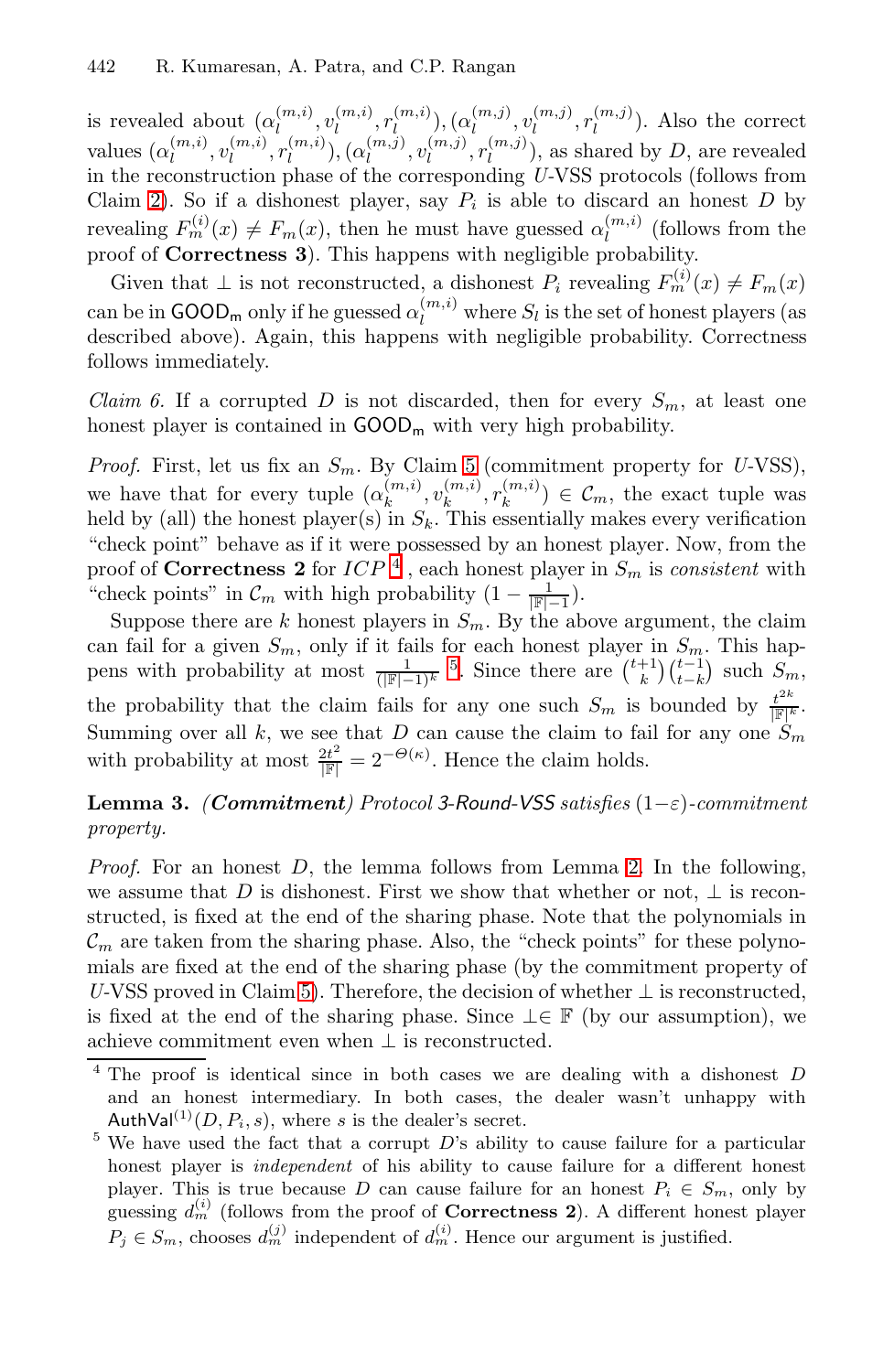We prove commitment in the case when  $\perp$  is not reconstructed. By Claim 6, we now need to prove that for each  $S_m \notin \mathcal{B}$ , the share held by honest player(s), say  $s'_m = s_m^{(j)}$  for some honest  $P_j$ , will be reconstructed with high probability (Recall that, by Claim 3, all honest players in  $U = S_m(\notin \mathcal{B})$  have the same share).

Let us assume (for the sake of reaching a contradiction) that some dishonest  $P_i \in S_m$  successfully reveals some  $s_m^{(i)} \neq s_m^{(j)}$ . Let  $a_{ii}^m, b_{ii}^m, r_{ij}^m$  be the internal variables used in  $U\text{-VSS}(D, S_m, s_m)$  with  $P_i, P_j \in S_m$ . We consider two cases:

Case 1:  $P_j$  did not broadcast  $r_{ii}^m$  in round 3 of the sharing phase.

By **Correctness 3**, with very high probability,  $P_i$  can successfully reveal  $r_{ii}^{m}$ only as  $r_{ii}^m$ . Since  $P_j$  computed  $a_{ii}^m := s_m^{(j)} + r_{ii}^m$ , it holds (with high probability) that  $a_{ii}^m \neq s_m^{(i)} + r_{ii}^{m'}$  for  $s_m^{(i)} \neq s_m^{(j)}$ . Hence in this case,  $P_i$  will not be included in  $GO\O{O}_{m}$ .

*Case 2:*  $P_i$  did not broadcast  $r_{ij}^m$  in round 3 of the sharing phase.

By **Correctness 2**, with very high probability, it holds that  $P_j$  revealed  $r_{ij}^{m'}$  as the random pad that he used in computing  $b_{ii}^m := s_m^{(j)} + r_{ii}^m$ . Since  $S_m \notin \mathcal{B}$ , and since D is not discarded, we have  $a_{ij}^m = b_{ji}^m$ . Therefore, the condition " $a_{ij}^m =$  $s_m^{(i)} + r_{ii}^{m}$  will [not](#page-10-1) [be](#page-10-0) sat[isfi](#page-11-2)ed for any  $s_m^{(i)} \neq s_m^{(j)}$ . Hence in this case,  $P_i$  will not be included in  $GOOD_m$ .

We do not have to consider the case when both  $P_i, P_j$  broadcasted the random pads which they had used (in round 3). This is because if some  $P_i$  revealed  $F_m^{(i)}(x)$  (with  $F_m^{(i)}(0) \neq s'_m$ ) *consistent* with the all the revealed "check points", then  $\perp$  will be reconstructed. Hence an honest  $P_j$ 's share (i.e.,  $s_m^{(j)} = s'_m$ ) is reconstructed always. Given this, commitment follows immediately.

The theorem follows from Lemmas 1, 2 and 3.

**Theorem 1.** *There exists a 3-round statistical VSS protocol tolerating*  $t < n/2$ *malicious parties.*

# **5 Efficient 4-Round Statistical VSS with Optimal Resilience**

We now design a 4-round sharing, 2-round reconstruction  $(2t + 1, t)$  statistical VSS with polynomial communication complexity. In the protocol, D selects a random symmetric bivariate polynomial  $F(x, y)$  such that  $F(0, 0) = s$  and sends  $f_i(x)$  to  $P_i$ . At the end of the sharing phase, if D is not discarded then every honest  $P_i$  holds a degree t polynomial  $f_i(x)$  such that for every pair of honest parties  $(P_i, P_j)$ ,  $f_i(j) = f_j(i)$ . This implies that if D is not discarded, then the  $f_i(x)$  polynomials of the honest parties define a symmetric bivariate polynomial  $F^H(x, y)$ . Moreover in the protocol, it is ensured by using the properties of  $ICSig$ that no corrupted  $P_i$  will be able to disclose  $f_i'(x) \neq f_i(x)$  in the reconstruction phase. Hence irrespective of whether  $D$  is honest or corrupted, reconstruction of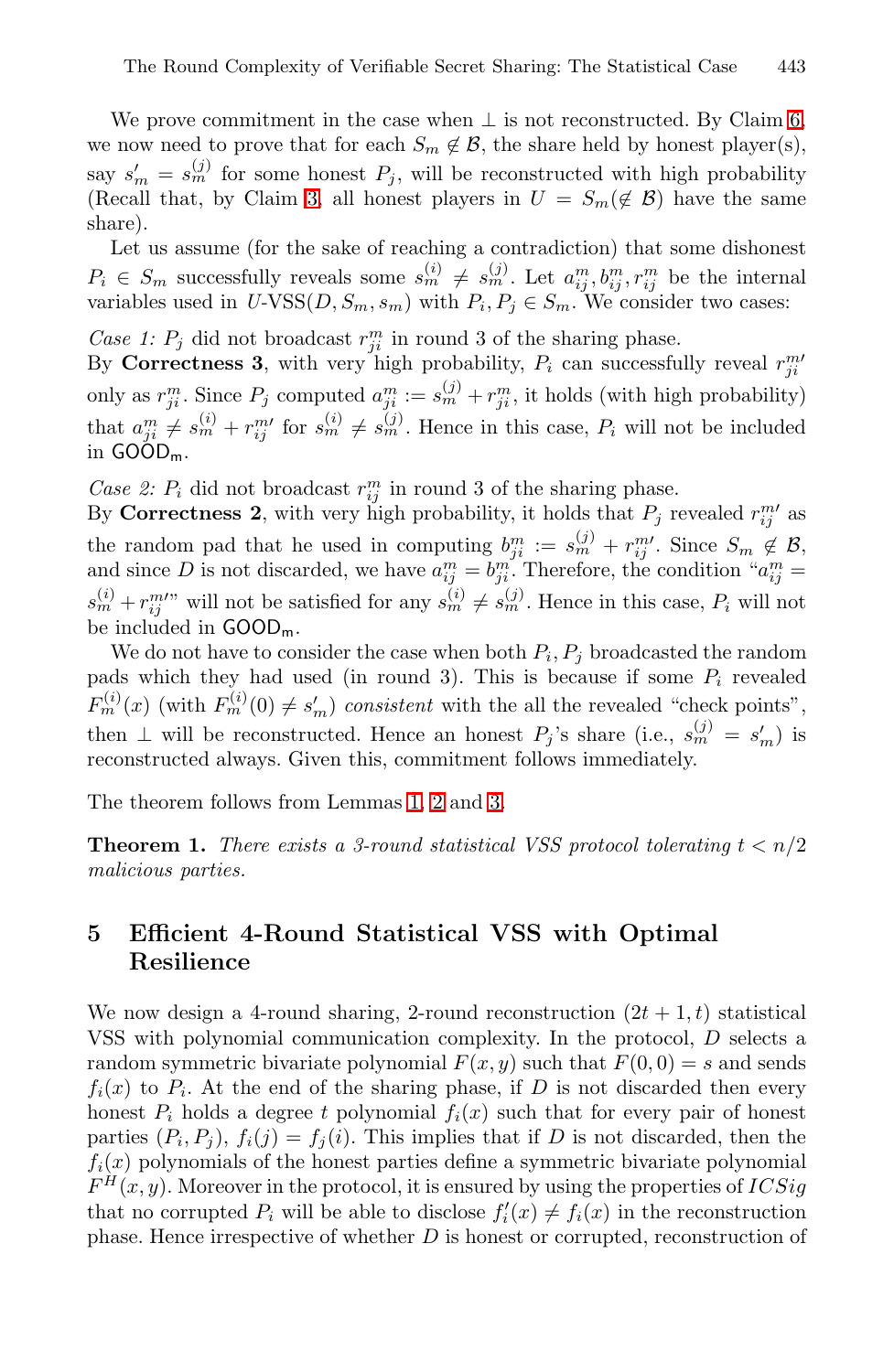$s = F^{H}(0, 0)$  is enforced. To achieve all the properties of VSS, D gives  $ICSig$ to individual parties, and concurrently every individual party gives  $ICSig$  to every other party. The protocol is somewhat inspired by the VSS protocol of [3]. As the ICP proposed in [3] takes one round in Distr, 3 rounds in AuthVal and 2 rounds in RevealVal, the VSS of [3] takes at most eleven rounds in the sharing phase.

### **5.1 The Protocol**

**Inputs:** The dealer has a secret s. Let D be the dealer and let  $F(x, y)$  be a *symmetric* bivariate polynomial of degree t in each variable. Let  $F(0, 0) = s$ . **Sharing Phase**

**Round 1:** Let  $f_i(x)$  be defined as  $F(i, x)$ . Let  $r_{ij} \in_R \mathbb{F}$  for each  $P_i, P_j$ . Execute  $ICP_{sh}(D, P_i, f_i(j)), ICP_{sh}(P_i, P_j, r_{ij})$  and  $ICP_{sh}(P_i, D, r_{ij})$ . Let the corresponding values received be  $f_i'(j)$ ,  $r'_{ij}$  and  $r_{ij}^D$ .

## <span id="page-13-0"></span>**Round 2:**

- 1.  $P_i$  broadcasts  $a_{ij} = f'_i(j) + r_{ij}$  and  $b_{ij} = f'_i(j) + r'_{ji}$ .
- 2. D broadcasts  $a_{ij}^{D} = f_i(j) + r_{ij}^{D}$  and  $b_{ij}^{D} = f_i(j) + r_{ji}^{D}$ .
- <span id="page-13-1"></span>3. If  $P_i$  received  $f_i'(x)$  which is not a polynomial of degree t, then  $P_i$  executes  $ICP_{rec}(D, P_i, f'_i(j)$  for all j.

## **Round 3:**

- 1. If *D conflicts* with  $P_i$  or  $a_{ij} \neq a_{ij}^D$  or  $a_{ij} = \perp$ , then *D* broadcasts  $f_i^D(x) =$  $f_i(x)$  and executes  $\mathsf{ICP_{rec}}(P_i, D, r_{ik}^D)$  and  $\mathsf{ICP_{rec}}(P_k, D, r_{ki}^D)$  for all k.
- 2. If  $P_i$  conflicts with  $P_j$  or  $a_{ij} \neq b_{ji}$  or  $a_{ji} \neq b_{ij}$  or  $a_{ij} \neq a_{ij}^D$  or  $b_{ij} \neq b_{ij}^D$ , then  $P_i$  executes  $\mathsf{ICP}_{\mathsf{rec}}(D, P_i, f'_i(j))$  and  $\mathsf{ICP}_{\mathsf{rec}}(P_j, P_i, r'_{ii}).$
- 3. If  $P_i$  conflicts with D, then he executes  $\mathsf{ICP}_{\mathsf{rec}}(D, P_i, f_i'(k))$ , for all k.

**Round 4:** Corresponding  $ICP_{rec}$  executions are completed in this round. **Local Computation:** D is **discarded** if for some  $P_i, P_j$ , at least one of the following does not hold:

- 1.  $\{f_i'(k)\}_k$  lie on a t-degree polynomial.
- 2.  $f_i^D(j) = f_i^D(i) = f'_i(j) = f'_i(i)$ .
- 3.  $a_{ij}^D = b_{ji}^D = f_i^D(i) + r_{ij}^D$ .
- 4. All  $\mathsf{ICP}_{\mathsf{rec}}(D, P_i, r_{ij}^D)$  reveals were successful (i.e., at least  $t + 1$  accepts were broadcasted).

**Reconstruction Phase:** Every  $P_i$  executes (if they haven't already)  $\text{ICP}_{\text{rec}}(D)$ ,  $P_i, f_i(j)$ , ICP<sub>rec</sub> $(P_j, P_i, r_{ji})$  for all  $P_j$ .

**Local Computation:** Let  $P_i \in \mathsf{U}$  if D broadcasted  $f_i^D(x)$ . Construct Rec in the following way:

- 1.  $P_i \in \text{Rec if } P_i \in \text{U}$ . In this case, define  $f'_i(x) = f_i^D(x)$ .
- 2.  $P_i \in \text{Rec if he successfully executed } \mathsf{ICP}_{\mathsf{rec}}(D, P_i, f_i(j)) \text{ for all } j, \text{ and they lie}$ on a t-degree polynomial.

Delete  $P_i \notin U$  from Rec if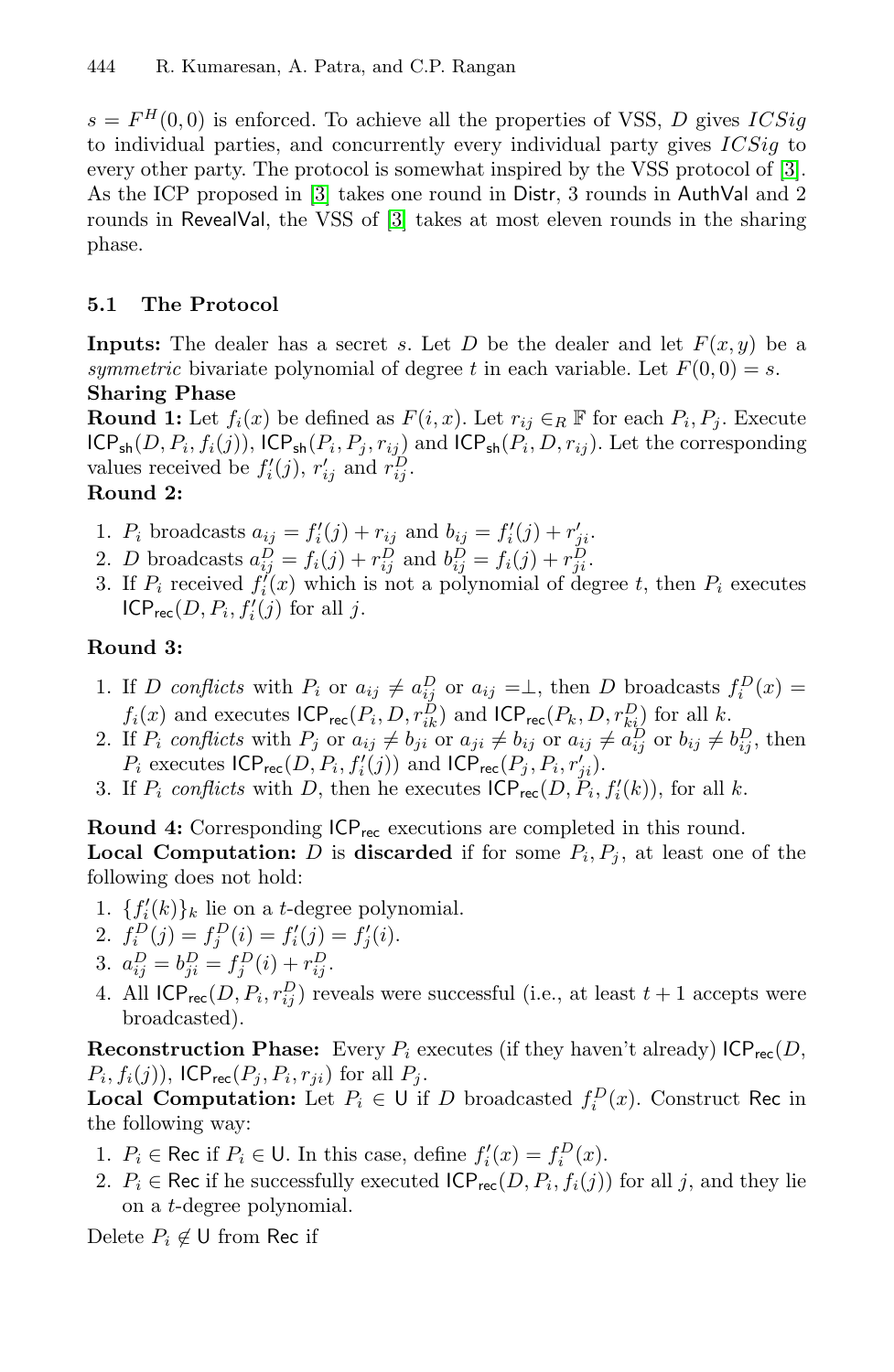The Round Complexity of Verifiable Secret Sharing: The Statistical Case 445

- 1.  $P_i$  successfully revealed  $f_i'(j)$  and  $f_i'(j) \neq f_i^D(i)$  for some  $P_j \in \mathsf{U}$ .
- 2.  $P_j$  successfully revealed  $r'_{ij}$  and  $f'_i(j) + r'_{ij} \neq a_{ij}$ .
- <span id="page-14-2"></span>3. If for some  $P_j$ ,  $P_j$  did not *conflict* with  $P_i$  and  $b_{ij} - r'_{ji} \neq f'_i(j)$ .

Reconstruct a symmetric bivariate polynomial  $F'(x, y)$  of degree t from  ${f'_i(x)}_{P_i \in \text{Rec}}$ . Output  $s' = F'(0,0)$ .

#### <span id="page-14-1"></span>**5.2 Proofs**

Note that in our 4-Round-VSS protocol, ICP properties **Correctness 1**, **Correctness 2**, **Correctness 3** hold for concurrent executions of  $\text{ICP}(P_i, P_j, r_{ij})$ and  $ICP(P_i, D, r_{ij})$ . Also when D is honest, **Secrecy** holds for concurrent executions of ICP( $P_i, P_j, r_{ij}$ ) and ICP( $P_i, D, r_{ij}$ ).

The following lemma is proved by means of a standard argument.

**[Le](#page-13-0)mma 4.** *(Secrecy) Protocol 4-round-VSS satisfies perfect secrecy.*

*Claim 7.* If D is no[t d](#page-13-1)iscarded and  $P_i$  is honest, then for every  $P_j \in U$ ,  $f'_i(j)$  $f_i^D(i)$ .

<span id="page-14-0"></span>*Proof.* If  $P_i \in U$ , then  $f_i'(x) = f_i^D(x)$ , and since D is not discarded, the claim holds. Now let  $P_i \notin \mathsf{U}$ . Recall that  $P_j \in \mathsf{U}$  because D *conflicted* with  $P_j$  (over some value  $f_j(k)$ ) OR because  $a_{jk} \neq a_{jk}^D$  OR  $a_{jk} = \perp$ . As a result D reveals  $r_{ij}$  (Round 3 Step 1). Recall that  $P_i \notin U$ . Therefore, w.h.p, his reveals are successful. Now there are two cases to consider. First, if  $P_i$  conflicts with  $D$ , then he reveals  $f_i'(k)$  as well (Round 3 Step 3). If  $f_i'(j) \neq f_i^D(i)$ , then D is discarded (see Local Computation). On the other hand, if  $P_i$  did not conflict with  $D$ , then D has to reveal the correct value of  $r_{ij}$  (follows from **Correctness 3**), i.e.  $r_{ij}^D = r_{ij}$ . Since  $P_i \notin U$ , we have  $a_{ij}^D = a_{ij}$ . Therefore, for an honest  $P_i$ , we have  $a_{ij}^D - r_{ij}^D = a_{ij} - r_{ij} = f'_i(j)$ . If  $a_{ij}^D - r_{ij}^D \neq f_i^D(i)$ , then D is discarded (see Local Computation). Therefore,  $f_i'(j) = f_i^D(i)$ .

*Claim 8.* If D is not discarded and  $P_i$  is honest, then  $P_i \in \text{Rec}$ .

*Proof.* If  $P_i \in \mathsf{U}$ , then  $P_i \in \mathsf{Rec}$  by construction. Honest  $P_i \notin \mathsf{U}$  successfully reveals  $f_i'(j)$  for all j. We now show that none of rules that delete  $P_i$  from Rec apply to an honest  $P_i$ .

- 1. By Claim 7, we have that for each  $P_j \in \mathsf{U}$ ,  $f_i'(j) = f_i^D(i)$ .
- 2. Since revealed  $r'_{ij}$  is equal to  $r_{ij}$  w.h.p (by **Correctness 3**),  $a_{ij} = f'_i(j) + r'_{ij}$ .
- 3. If  $P_i$  did not conflict with  $P_i$ , then an honest  $P_i$  will be successful in revealing the pad  $r'_{ii}$  (by **Correctness 2**). Hence  $b_{ij} - r'_{ii} = f'_i(j)$ .

*Claim 9.* If D is not discarded, then  $f_i'(j) = f_i'(i)$  for every honest  $P_i, P_j$ .

*Proof.* Recall that when  $P_i \in U$ ,  $f'_i(x) = f_i^D(x)$ . When both  $P_i$  and  $P_j$  are in U, then the claim follows directly. Now suppose  $P_i, P_j \notin U$ . For honest  $P_i, P_j$ , if  $f_i'(j) \neq f_i'(i)$ , then  $a_{ij} \neq b_{ji}$  and  $a_{ji} \neq b_{ij}$ . Consequently,  $P_i, P_j$  would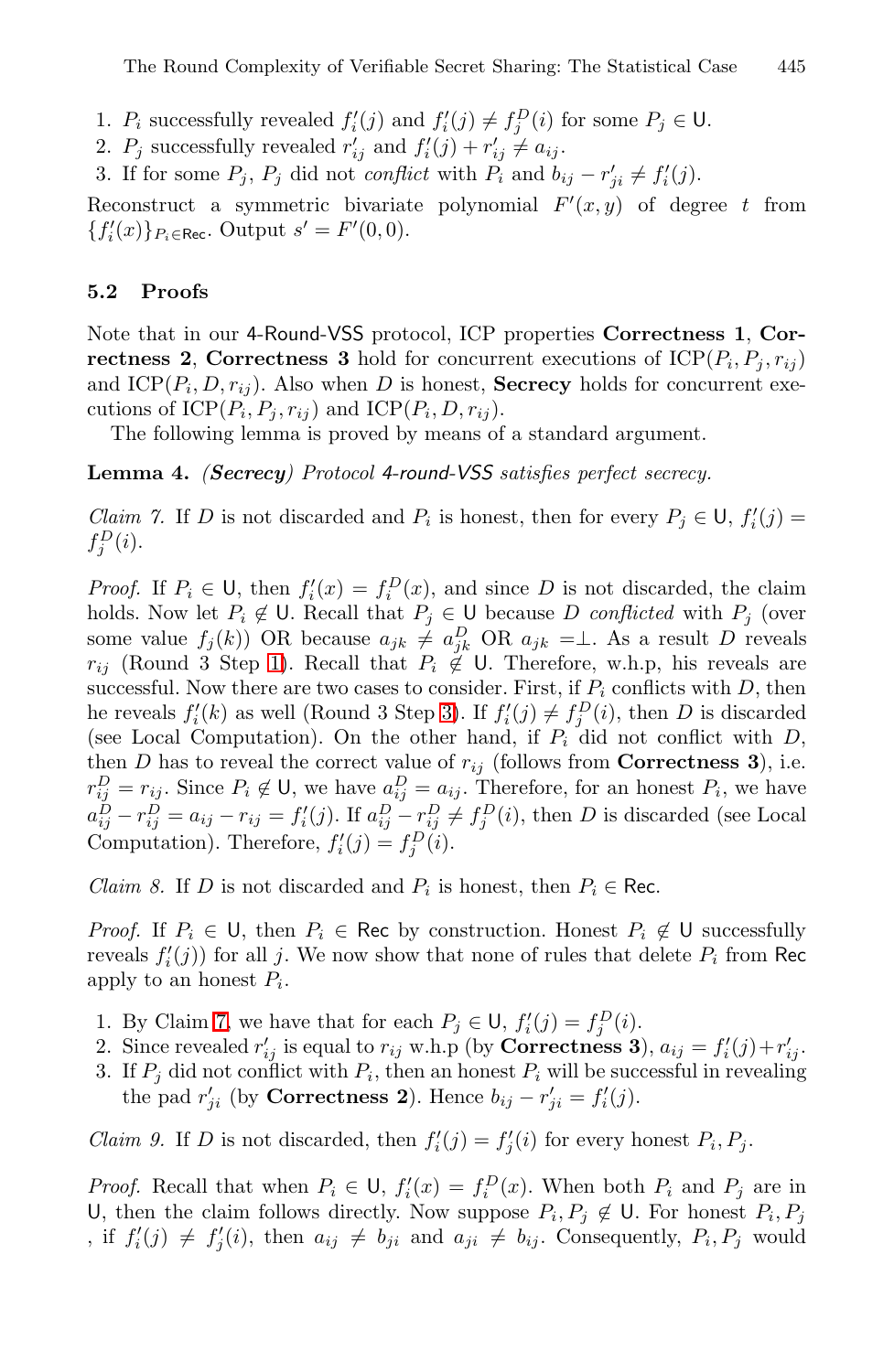have successfully revealed  $f_i'(j)$ ,  $f_i'(i)$  respectively (by **Correctness 2**). Since we assume that D is not discarded, the claim follows in this case too.

Lastly, consider the case when exactly one of  $P_i, P_j$  is contained in U. W.l.o.g, let  $P_i \notin U, P_j \in U$ . If  $f_i'(j) \neq f_i^D(i)$ , then  $P_i$  would have been deleted from Rec. But by Claim 8, we have honest  $P_i \in \text{Rec. Therefore, the claim must hold.}$ 

Recall that there are at least  $t+1$  honest players, and by Claim 8 all of them are [c](#page-14-1)ontained in Rec. By Claim 9, the shares of these honest players are consistent. The following claim is now easy to see:

*Claim 10.* If D is not discarded then all honest parties are consistent with an unique t-degree symmetric bivariate polynomial, say  $F^H(x, y)$ .

*Claim 11.* If D is not discarded and  $P_i \in \text{Rec}$ , then  $f'_i(x)$  is consistent with  $F^H(x, y)$ .

*Proof.* By Claim 7, for every  $P_i \in U$ ,  $f_i^D(x)$  is consistent with all the honest players' shares. This implies that  $f_i'(x)$  is consistent with  $F^H(x, y)$ .

Now let  $P_i \notin \mathsf{U}$ . Since  $P_i \in \mathsf{Rec}$ , we have  $f_i'(j) = f_i^D(i)$  for every  $P_j \in \mathsf{C}$ U (otherwise,  $P_i$  is deleted from Rec). Therefore, if  $f_i'(x)$  is inconsistent with  $F^{\hat{H}}(x,y)$ , then  $f_i'(j) \neq f_i'(i)$  must hold for some *honest*  $P_j \notin U$ . If  $a_{ij} \neq b_{ji}$ or  $a_{ji} \neq b_{ij}$ , then  $P_i, P_j$  would reveal  $f_i'(j), f_j'(i)$  respectively. Since D was not discarded, we have  $f_i'(j) = f_i'(i)$ . For the rest of the proof, we assume  $a_{ij} = b_{ji}$ and  $a_{ii} = b_{ii}$ .

If  $P_i$  had a conflict with  $P_j$ , then  $P_i$  reveals  $f_i'(j)$ . If  $P_j$  also had a conflict with  $P_i$ , then  $P_j$  would have revealed  $f_i'(i)$ . Since D was not discarded, we have  $f_i'(j) = f_i'(i)$ . On the other hand, if  $P_j$  did not have a conflict with  $P_i$ , then  $P_i$ would have to reveal  $r'_{ii} = r_{ji}$  (follows from **Correctness 3**) Since  $P_j$  is honest,  $b_{ij} - r_{ji} = f'_i(i)$ . If  $P_i \in \text{Rec}$ , then  $b_{ij} - r'_{ji} = f'_i(j)$ . Since  $r'_{ji} = r_{ji}$ , this shows that  $f_i'(j) = f_i'(i)$ . Hence  $f_i'(x)$  is consistent with  $F^H(x, y)$ .

<span id="page-15-0"></span>On the other hand if  $P_i$  did not have a conflict with  $P_j$ , an honest  $P_j$  would successfully reveal  $r'_{ij}$ . Since  $a_{ij} = b_{ji} = f'_i(i) + r'_{ij}$ ,  $P_i$  would have to reveal  $f_i'(x)$  such that  $f_i'(j) = f_i'(i)$ , otherwise  $a_{ij} \neq f_i'(j) + r_{ij}'$ , and  $P_i$  will be deleted from Rec.

Since  $F^H(x, y)$  [can](#page-15-0) be computed from t[h](#page-14-2)e joint view of the honest parties at the end of the sharing phase, the following claim holds.

*Claim 12.* If D is not discarded, then  $F^H(x, y)$  will be reconstructed in the reconstruction phase. Moreover, this  $F^{H}(x, y)$  is fixed at the end of the sharing phase.

It is easy to see that an honest  $D$  is never disqualified. Given this, the next two lemmas follow directly from Claim 12, and the theorem follows from Lemmas 4, 5 and 6.

**Lemma 5.** *(Correctness)* Protocol 4-Round-VSS satisfies  $(1 - \varepsilon)$ -correctness *property.*